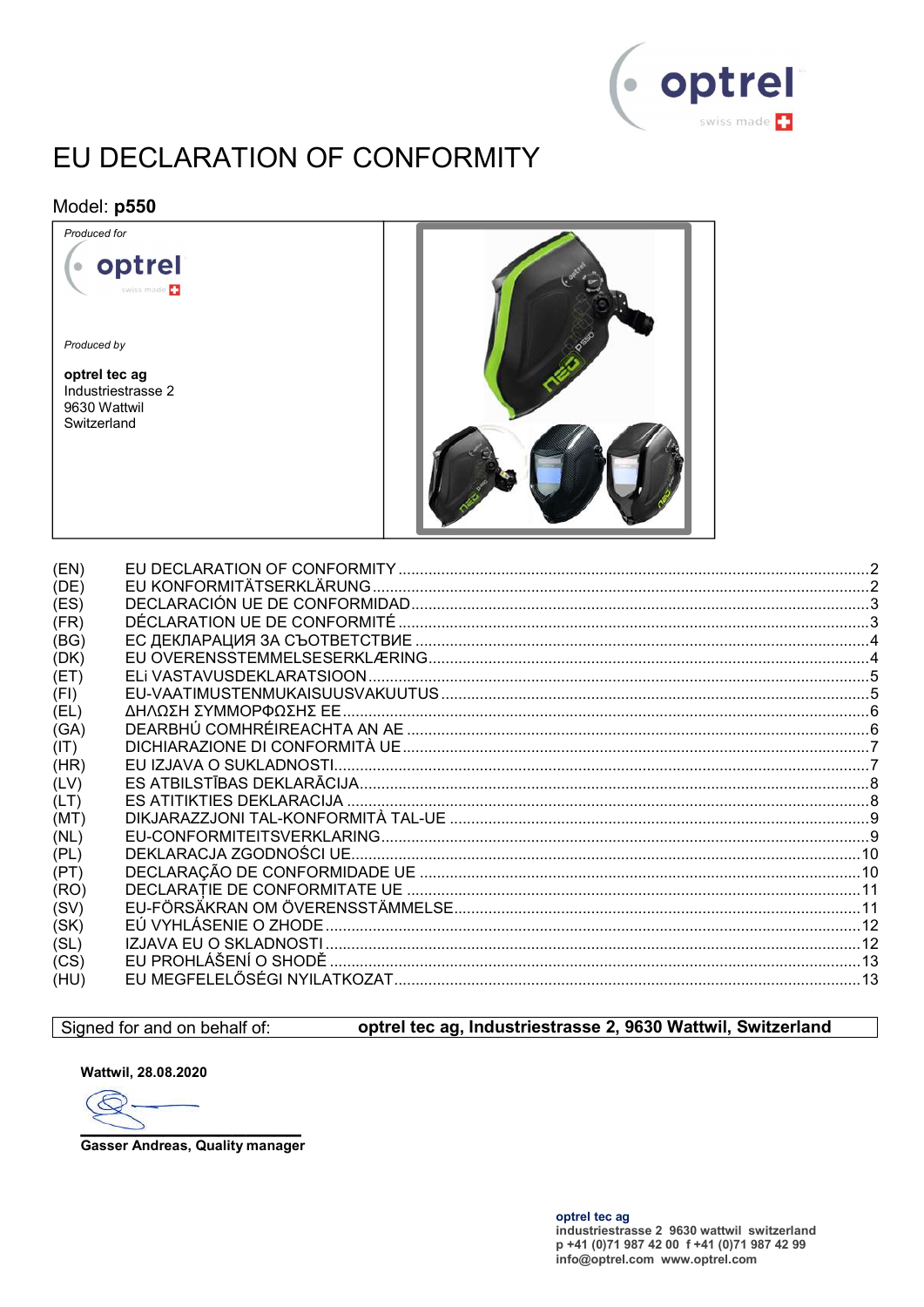

## (EN) EU DECLARATION OF CONFORMITY

- 1) PPE welding helmet model p550
- 2) optrel tec ag, Industriestrasse 2, 9630 Wattwil, Switzerland
- 3) This declaration of conformity is issued under the sole responsibility of the manufacturer: optrel tec ag see point 2)
- 4) Object of the declaration: welding helmet model p550 consisting of a face shield, AWF, cover plate, inner cover lens. As variants:
	- Shell varnished in different colors or unvarnished
	- equipped with standard headgear equipped with optrel ISOFIT headgear
		- equipped with spring adapter (FA1) for using with a hard hat
	- equipped with hard hat adapter for combination with hard hat "Centurion Concept S08"
- 5) The object of the declaration described in point 4) is in conformity with the essential safety and health requirements according to Annex2 of the ppe regulation (EU) 2016/425 and the directive 2001/95/EC for General product Safety
- 6) Reference to the relevant harmonised standards used / EU type examination

| <b>Product type</b> | Model                      | Certificate N° | Test report N°                                                                       | harmonised Standards used Markings / Class |                            | <b>EU type examination (Module B)</b><br>performed and certificate issued by |
|---------------------|----------------------------|----------------|--------------------------------------------------------------------------------------|--------------------------------------------|----------------------------|------------------------------------------------------------------------------|
| Face shield         | p500 series                | C997.4OS       | 10691-ECS-09<br>1117-ECS-16                                                          | EN175:1997                                 | IOS175 B CE                | <sup>a</sup> ECS - Germany                                                   |
| <b>AWF</b>          | p550                       | C2046.1OS      | 1001-ECS-16                                                                          | EN379:2003 + A1:2009                       | 4 / 9-13 OS 1/1/1/2/379 CE | <sup>a</sup> ECS - Germany                                                   |
| Cover plate         | Cover plate p500 C9103.2OS |                | 10751-ECS-09                                                                         | EN166:2001                                 | Cover plate: OS 1 BT CE    | <sup>a</sup> ECS - Germanv                                                   |
| Inside cover lens   | Hinterlege-<br>scheibe     | C3463OS        | 12003-PZA-05                                                                         | EN166:2001                                 | IOS F CE                   | <sup>b</sup> DIN Certco - Germany                                            |
|                     |                            |                | <sup>a</sup> ECS GmbH, Hüttfeldstrasse 50, 73430 Aalen, Germany, Notified body 1883  |                                            |                            |                                                                              |
|                     |                            |                | <sup>b</sup> DIN Certco, Alboinstrasse 56, 12103 Berlin, Germany, Notified body 0196 |                                            |                            |                                                                              |

Signed for and on behalf of (signature see first page): optrel tec ag, Industriestrasse 2, 9630 Wattwil, Switzerland

# (DE) EU KONFORMITÄTSERKLÄRUNG

- 1) PSA Schweisshelm Modell p550
- 2) optrel tec ag, Industriestrasse 2, 9630 Wattwil, Switzerland
- 3) Die alleinige Verantwortung für die Ausstellung dieser Konformitätserklärung trägt der Hersteller: optrel tec ag – siehe Punkt 2)
- 4) Gegenstand der Erklärung: Schweisshelm Modell p550 bestehend aus einer Helmschale, einem AWF, der Vorsatzscheibe und einer inneren Schutzscheibe. Als Varianten:
	- lackiert in verschiedenen Farben oder unlackiert
	- ausgestattet mit dem Standard-Kopfband
	- > ausgestattet mit dem optrel ISOFIT Kopfband<br>-> ausgestattet mit dem Federadapter (FA1) für Kombination mit einem Bauhelm<br>> ausgestattet mit dem Bauhelm-Adapter für Kombination mit Bauhelm "Centurion Concept S08"
	-
- 5) Der unter 4) genannte Gegenstand ist konform mit den grundlegenden Anforderungen an Sicherheit und Gesundheit nach Anhang II der PSA Verordnung (EU) 2016/425 und der Richtlinie 2001/95/EG für allgemeine Produktsicherheit

6) Verwendete harmonisierte Normen / EU Baumusterprüfung

| <b>Produkt-Typ</b>       | Modell                     | Zertifikats-Nr | <b>Testbericht-Nr</b>       | Verwendete harmonisierte<br><b>Normen</b> | Kennezeichnung / Klasse    | <b>EU Baumusterprüfung (Modul B)</b><br>durchgeführt und Zertifkat<br>ausgestellt durch |
|--------------------------|----------------------------|----------------|-----------------------------|-------------------------------------------|----------------------------|-----------------------------------------------------------------------------------------|
| Helmschale               | p500 series                | C997.4OS       | 10691-ECS-09<br>1117-ECS-16 | EN175:1997                                | <b>OS175 B CE</b>          | $\vert$ <sup>a</sup> ECS - Germany                                                      |
| <b>AWF</b>               | p550                       | C2046.1OS      | 1001-ECS-16                 | EN379:2003 + A1:2009                      | 4 / 9-13 OS 1/1/1/2/379 CE | <sup>a</sup> ECS - Germany                                                              |
| Vorsatzscheibe           | Cover plate p500 C9103.2OS |                | 10751-ECS-09                | EN166:2001                                | Cover plate: OS 1 BT CE    | $ $ <sup>a</sup> ECS - Germany                                                          |
| Innerer<br>Schutzscheibe | Hinterlege-<br>scheibe     | C3463OS        | 12003-PZA-05                | EN166:2001                                | <b>OSFCE</b>               | <sup>b</sup> DIN Certco - Germany                                                       |

Schutzscheibe scheibe <sup>a</sup> ECS GmbH, Hüttfeldstrasse 50, 73430 Aalen, Germany, Notified body 1883 b DIN Certco, Alboinstrasse 56, 12103 Berlin, Germany, Notified body 0196

Unterzeichnet für und im Namen von (Unterschrift siehe erste Seite): optrel tec ag, Industriestrasse 2, 9630 Wattwil, Switzerland

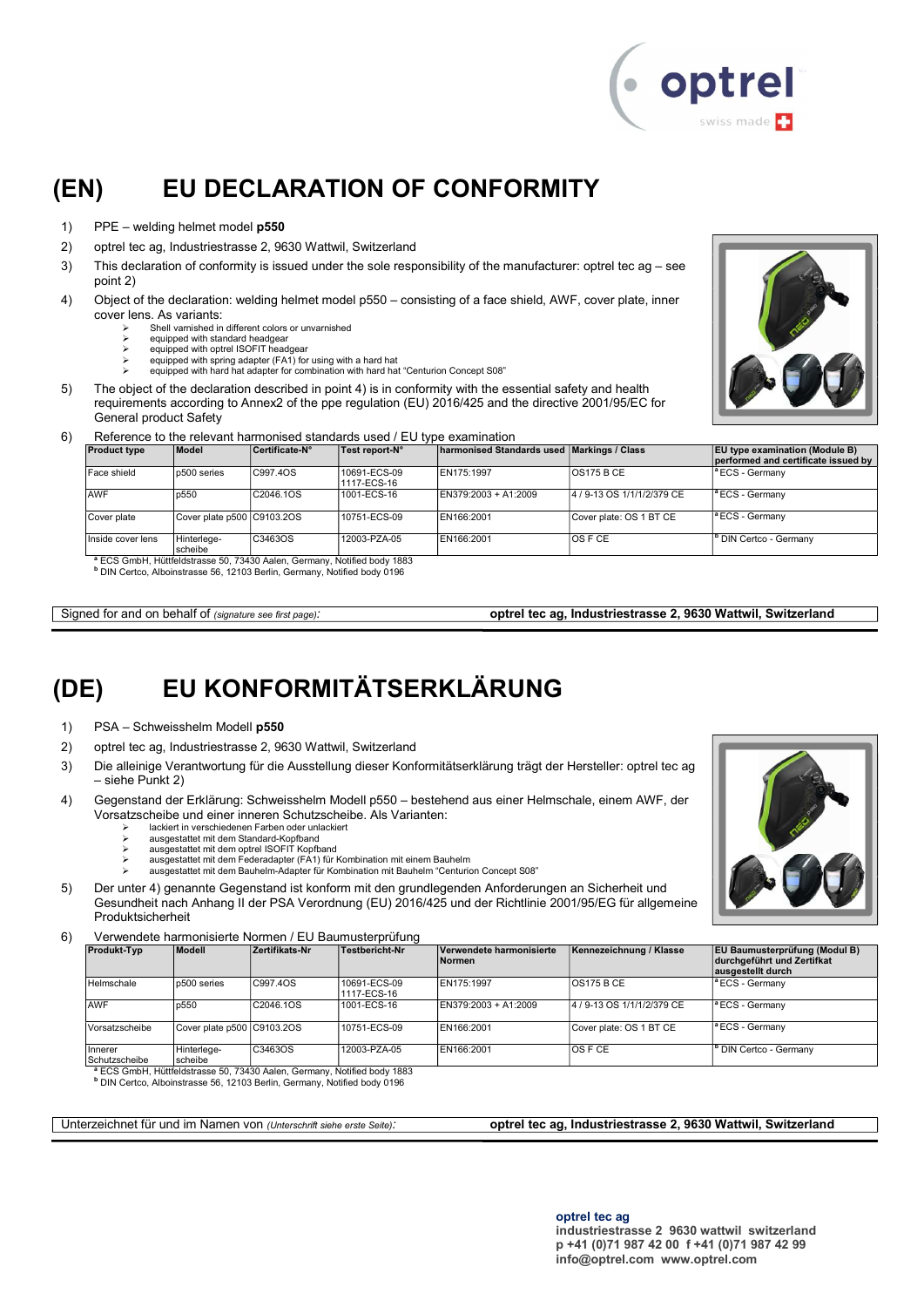

# (ES) DECLARACIÓN UE DE CONFORMIDAD

- 1) EPI Casco de soldadura modelo p550
- 2) optrel tec ag, Industriestrasse 2, 9630 Wattwil, Switzerland
- 3) La presente declaración de conformidad se expide bajo la exclusiva responsabilidad del fabricante: optrel tec ag – ver punto 2
- 4) Objeto de la declaración: Casco de soldadura modelo p550 Consiste en una máscara, filtro de soldadura automático, el visera de protección frontal y un disco de protección interno. En variantes:
	- Concha barnizada en diferentes colores o sin barnizar.
	- equipado con la diadema estándar equipado con la diadema optrel ISOFIT
	- equipado con adaptador de resorte (FA1) para usar con un casco de seguridad
	- equipado con un adaptador de casco para combinar con el casco de seguridad "Centurion Concept S08"
- 5) El objeto de la declaración descrito en el punto 4 anterior es conforme con la legislación de armonización de la Unión aplicable: sobre seguridad y salud de acuerdo con el anexo II del Reglamento de EPI (UE) 2016/425 y la Directiva 2001/95/CEE para la seguridad general de los productos



#### 6) Normas armonizadas utilizadas / examen de tipo UE

| Tipo de producto                                           | Modelo      | Certificado no                                                                      | Testbericht-Nr              | Normas armonizadas   | Marcado / clase            | Examen de tipo UE (módulo B)         |
|------------------------------------------------------------|-------------|-------------------------------------------------------------------------------------|-----------------------------|----------------------|----------------------------|--------------------------------------|
|                                                            |             |                                                                                     |                             | lutilizadas          |                            | realizado y certificado expedido por |
| Máscara                                                    | p500 series | C997.4OS                                                                            | 10691-ECS-09<br>1117-ECS-16 | EN175:1997           | <b>OS175 B CE</b>          | <sup>a</sup> ECS - Germanv           |
| filtro de soldadura<br>automático                          | p550        | C2046.1OS                                                                           | 1001-ECS-16                 | EN379:2003 + A1:2009 | 4 / 9-13 OS 1/1/1/2/379 CE | <sup>a</sup> ECS - Germanv           |
| visera de protección Cover plate p500 C9103.2OS<br>frontal |             |                                                                                     | 10751-ECS-09                | EN166:2001           | Cover plate: OS 1 BT CE    | <sup>a</sup> ECS - Germany           |
| visera de protección l Hinterlege-                         |             | C3463OS                                                                             | 12003-PZA-05                | EN166:2001           | IOS F CE                   | <sup>b</sup> DIN Certco - Germany    |
| interno                                                    | scheibe     |                                                                                     |                             |                      |                            |                                      |
|                                                            |             | <sup>8</sup> ECS GmbH, Hüttfeldstrasse 50, 73430 Aalen, Germany, Notified body 1883 |                             |                      |                            |                                      |

<sup>a</sup> ECS GmbH, Hüttfeldstrasse 50, 73430 Aalen, Germany, Notified body 1883<br><sup>b</sup> DIN Certco, Alboinstrasse 56, 12103 Berlin, Germany, Notified body 0196

Firmado por y en nombre de (Firma, vea la primera página): optrel tec ag, Industriestrasse 2, 9630 Wattwil, Switzerland

# (FR) DÉCLARATION UE DE CONFORMITÉ

- 1) EPI Masque de soudage modèle p550
- 2) optrel tec ag, Industriestrasse 2, 9630 Wattwil, Switzerland
- 3) La présente déclaration de conformité est établie sous la seule responsabilité du fabricant (voir point 2)
- 4) Objet de la déclaration: Masque de soudage modèle p550 composé d'une masque, d'un filtre de soudage automatique, d'une écran de protection frontale et d'une écran de protection intérieur. Variantes:
	- $\triangleright$  Peint de différentes couleurs ou sans coleur<br>  $\triangleright$  équiné du serre-tête standard équipé du serre-tête standard
	- équipé du serre-tête optrel ISOFIT
	-
	- équipé de l'adaptateur à ressort (FA1) pour une combinaison avec un casque de chantier équipé de l'adaptateur de casque de construction pour une combinaison avec le casque de construction "Centurion Concept S08"
- 5) L'objet de la déclaration décrit au point 4 est conforme aux exigences essentielles de santé et de sécurité de l'annexe II du règlement EPI (UE) 2016/425 et de la directive sur la sécurité générale des produits 2001/95 / C<sub>E</sub>

6) Références des normes harmonisées pertinentes appliquées / l'examen UE de type

| Type de produit                      | <b>modèle</b>              | Numéro de  | Numéro de rapport           | Utilisé Normes harmonisées Identification / Classe |                            | Examen UE de type (Module B)       |
|--------------------------------------|----------------------------|------------|-----------------------------|----------------------------------------------------|----------------------------|------------------------------------|
|                                      |                            | certificat | d'essai                     |                                                    |                            | effectué et certificat délivré par |
| masque                               | p500 series                | C997.4OS   | 10691-ECS-09<br>1117-ECS-16 | EN175:1997                                         | OS175 B CE                 | $ $ <sup>a</sup> ECS - Germany     |
| filtre de soudage<br>automatique     | p550                       | C2046.1OS  | 1001-ECS-16                 | EN379:2003 + A1:2009                               | 4 / 9-13 OS 1/1/1/2/379 CE | $\vert$ <sup>a</sup> ECS - Germany |
| L'écran de<br>protection frontale    | Cover plate p500 C9103.2OS |            | 10751-ECS-09                | EN166:2001                                         | Cover plate: OS 1 BT CE    | $\vert$ <sup>a</sup> ECS - Germany |
| L'écran de<br>I protection intérieur | Hinterlege-<br>scheibe     | C3463OS    | 12003-PZA-05                | EN166:2001                                         | $OS$ F CE                  | <sup>1</sup> DIN Certco - Germany  |

protection intérieur [scheibe<br>『ECS GmbH, Hüttfeldstrasse 50, 73430 Aalen, Germany, Notified body 1883<br>『DIN Certco, Alboinstrasse 56, 12103 Berlin, Germany, Notified body 0196

#### Signé par et au nom de (Voir signature la première page): **optrel tec ag, Industriestrasse 2, 9630 Wattwil, Switzerland**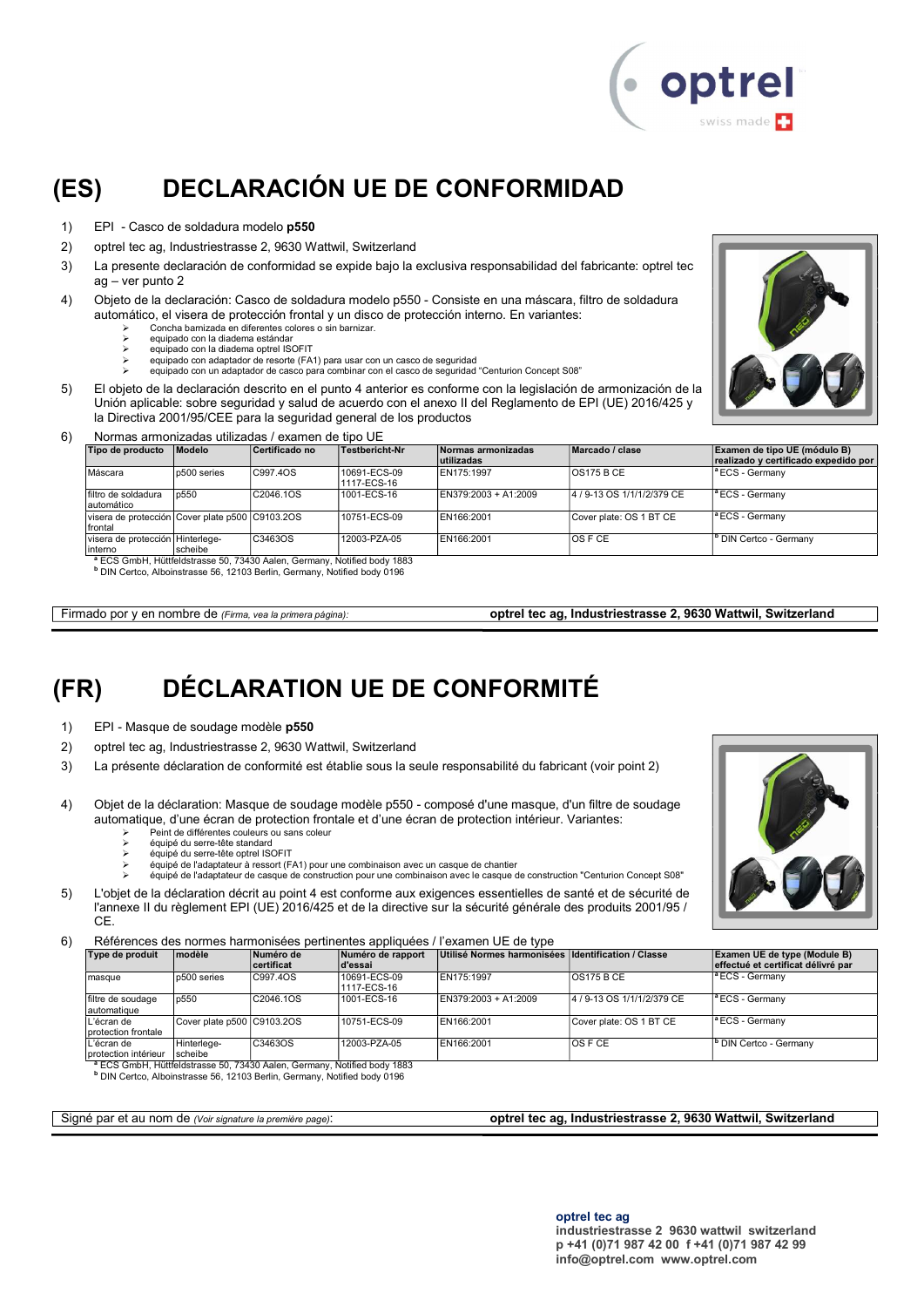

### (BG) ЕС ДЕКЛАРАЦИЯ ЗА СЪОТВЕТСТВИЕ

- 1) ЛПС Заваръчен шлем модел р550
- 2) optrel tec ag, Industriestrasse 2, 9630 Wattwil, Швейцария
- 3) Отговорност за изготвянето на тази декларация за съответствие носи единствено производителят: optrel tec ag – виж точка 2)
- 4) Обект на декларацията: заваръчна каска модел p550 състоящ се от маска, Преден прозрачен щит и вътрешен защитен диск. Като варианти:
	- маска лакирани в различни цветове или безцветни
	- оборудвани със стандартни шапки снабден с лента за глава optrel ISOFIT
	- снабден с пружинен адаптер (FA1) за употреба с Твърда шапка оборудван с адаптер за твърда шапка за комбиниране с твърда шапка "Centurion Concept S08"
- 5) Посоченият в точка 4) предмет е в съответствие със съществените изисквания за безопасност и здраве съгласно приложение ІІ на ЛПС Регламент (ЕС) 2016/425 и на Директива 2001/95/ЕО относно общата безопасност на продуктите



6) Приложими хармонизирани стандарти / ЕС изследване на типа

| Тип на продукта                          | Модел                      | Сертификат №                                                                            | Доклад от<br>∣изпитването № | Приложими<br>хармонизирани стандарти | Иаркировка / клас          | Извършено е ЕС изследване на<br>типа (модул В) и сертификатът е |
|------------------------------------------|----------------------------|-----------------------------------------------------------------------------------------|-----------------------------|--------------------------------------|----------------------------|-----------------------------------------------------------------|
|                                          |                            |                                                                                         |                             |                                      |                            | издаден от                                                      |
| маска                                    | p500 series                | C997.4OS                                                                                | 10691-ECS-09<br>1117-ECS-16 | EN175:1997                           | <b>OS175 B CE</b>          | <sup>a</sup> ECS - Germany                                      |
| Іавтоматичен<br> филтър за<br>заваряване | p550                       | C2046.1OS                                                                               | 1001-ECS-16                 | EN379:2003 + A1:2009                 | 4 / 9-13 OS 1/1/1/2/379 CE | <sup>a</sup> ECS - Germany                                      |
| Преден прозрачен<br>ШИТ                  | Cover plate p500 C9103.2OS |                                                                                         | 10751-ECS-09                | EN166:2001                           | Cover plate: OS 1 BT CE    | <sup>a</sup> ECS - Germany                                      |
| вътрешен защитен Hinterlege-<br>ДИСК     | scheibe                    | C3463OS<br>8 FOO Opphill Hottfeldstreams FO 79490 Agles, Ontworper, Netfield bady 4009. | 12003-PZA-05                | EN166:2001                           | IOS F CE                   | <sup>I</sup> <sup>b</sup> DIN Certco - Germany                  |

<sup>a</sup> ECS GmbH, Hüttfeldstrasse 50, 73430 Aalen, Germany, Notified body 1883<br><sup>b</sup> DIN Certco, Alboinstrasse 56, 12103 Berlin, Germany, Notified body 0196

Подписано за и от името на (подпис виж първата страница): **optrel tec ag, Industriestrasse 2, 9630 Wattwil, Швейцария** 

### (DK) EU OVERENSSTEMMELSESERKLÆRING

- 1) PV Svejsehjelm model p550
- 2) optrel tec ag, Industriestrasse 2, 9630 Wattwil, Svejts
- 3) Denne overensstemmelseserklæring udstedes alene på fabrikantens ansvar: optrel tec ag se punkt 2)
- 4) Erklæringens genstand: Svejsehjelm model p550 bestående af en hjelm skal, en automatisk svejsning filter, em ydre fastgørelsessglas og em indre beskyttelsessglas. Som varianter:
	- Shell lakeret i forskellige farver eller usminket
	-
	-
	- idstyret med standard hovedbeklædning<br>خاص udstyret med optrel ISOFIT hovedbeklædning<br>خاص udstyret med fjederadapter (FA1) til brug med en hård hat<br>خاص udstyret med hardhat adapter til kombination med hard hat "Centurion
- 5) Den i punkt 4) nævnte genstand er i overensstemmelse med de grundlæggende krav til sikkerhed og sundhed iht. bilag II i PV forordning (EU) 2016/425 og i direktiv 2001/95/EF for generel produktsikkerhed

6) Anvendte harmoniserede standarder / EU typegodkendelse

| Produkttype                     | Model                      | Certifikat nr. | Testrapport-nr.             | Anvendte harmoniserede<br><b>Istandarder</b> | Mærkning / Klasse          | <b>EU</b> typegodkendelse (modul B)<br>udført og certifikat udstedt af |
|---------------------------------|----------------------------|----------------|-----------------------------|----------------------------------------------|----------------------------|------------------------------------------------------------------------|
| hjelm skal                      | p500 series                | C997.40S       | 10691-ECS-09<br>1117-ECS-16 | EN175:1997                                   | <b>OS175 B CE</b>          | $ $ <sup>a</sup> ECS - Germany                                         |
| lautomatisk<br>svejsning filter | p550                       | C2046.1OS      | 1001-ECS-16                 | EN379:2003 + A1:2009                         | 4 / 9-13 OS 1/1/1/2/379 CE | $ $ <sup>a</sup> ECS - Germany                                         |
| vdre<br>fastgørelsessglas       | Cover plate p500 C9103.2OS |                | 10751-ECS-09                | EN166:2001                                   | Cover plate: OS 1 BT CE    | $ $ <sup>a</sup> ECS - Germany                                         |
| indre<br>beskyttelsessglas      | Hinterlege-<br>scheibe     | C3463OS        | 12003-PZA-05                | EN166:2001                                   | IOS F CE                   | <sup>b</sup> DIN Certco - Germany                                      |

<sup>a</sup> ECS GmbH, Hüttfeldstrasse 50, 73430 Aalen, Germany, Notified body 1883<br><sup>b</sup> DIN Certco, Alboinstrasse 56, 12103 Berlin, Germany, Notified body 0196

Underskrevet for og på vegne af (underskrift, se første side): **optrel tec ag, Industriestrasse 2, 9630 Wattwil, Svejts** 

industriestrasse 2 9630 wattwil switzerland p +41 (0)71 987 42 00 f +41 (0)71 987 42 99 info@optrel.com www.optrel.com

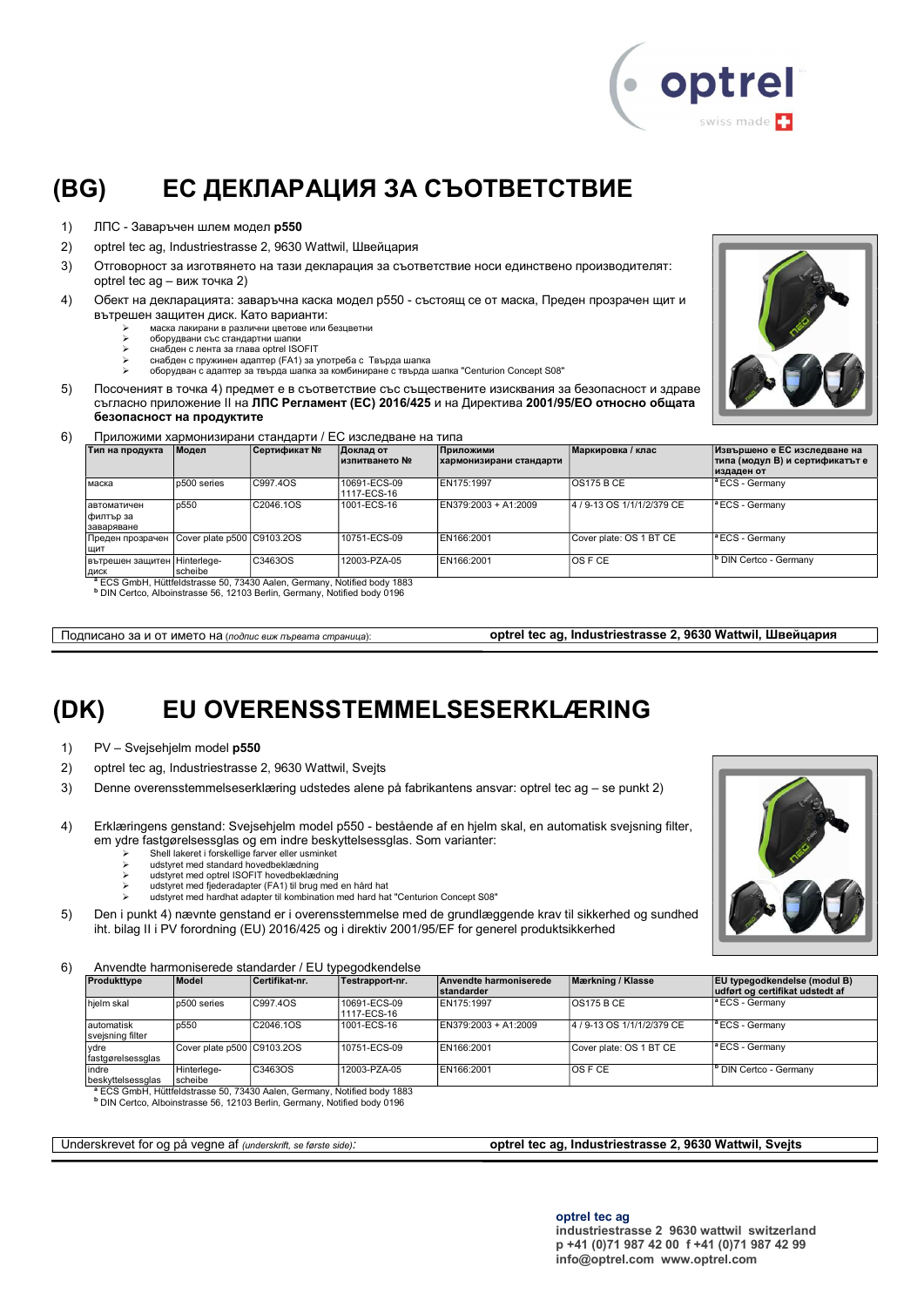

### (ET) ELi VASTAVUSDEKLARATSIOON

- 1) Isikukaitsevahend Keevituskiivril mudel p550
- 2) optrel tec ag, Industriestrasse 2, 9630 Wattwil, Šveits
- 3) Käesolev vastavusdeklaratsioon on välja antud tootja ainuvastutusel: optrel tec ag (vt jaotist 2).
- 4) Deklareeritav toode: Keevituskiivril mudel p550 mis koosneb kiiver, automaatne keevitusfilter, Esikaane klaas ja sisemine kaitseklaas. Variandid:
	- $\geq$  Shell lakitud eri värvides või ilma
		- varustatud standardse peakattega varustatud optrel ISOFIT peakattega
	- varustatud vedruadapteriga (FA1) kõva mütsiga kasutamiseks
	- varustatud kõva kübaraga adapteriga kombineerituna kõva mütsiga "Centurion Concept S08"
- 5) Jaotises 4) täpsustatud ese vastab IKV-de määruse (EL) 2016/425 II lisa olulistele tervisekaitse- ja ohutusnõuetele ning üldise tooteohutuse direktiivi 2001/95/EÜ nõuetele



#### 6) Kasutatud harmoneeritud standardid / ELi tüübihindamine

| Toote tüüp                    | Mudel                      | Sertifikaadi nr         | Katsearuande nr             | Kasutatud harmoneeritud | Nimetus/klass              | ELi tüübihindamine (mudel B),       |
|-------------------------------|----------------------------|-------------------------|-----------------------------|-------------------------|----------------------------|-------------------------------------|
|                               |                            |                         |                             | standardid              |                            | sertifikaadi väliastas              |
| Kiiver                        | p500 series                | C997.40S                | 10691-ECS-09<br>1117-ECS-16 | EN175:1997              | <b>OS175 B CE</b>          | $\vert$ <sup>a</sup> ECS - Germany  |
| lautomaatne<br>keevitusfilter | p550                       | C2046.1OS               | 1001-ECS-16                 | EN379:2003 + A1:2009    | 4 / 9-13 OS 1/1/1/2/379 CE | <sup>a</sup> ECS - Germany          |
| Esikaane klaas                | Cover plate p500 C9103.2OS |                         | 10751-ECS-09                | EN166:2001              | Cover plate: OS 1 BT CE    | <sup>a</sup> ECS - Germany          |
| sisemine                      | Hinterlege-                | C3463OS                 | 12003-PZA-05                | EN166:2001              | IOS F CE                   | I <sup>B</sup> DIN Certco - Germany |
| İkaitseklaas                  | scheibe                    |                         |                             |                         |                            |                                     |
|                               |                            | $3 - 0.00$ $111$ $1111$ |                             |                         |                            |                                     |

<sup>a</sup> ECS GmbH, Hüttfeldstrasse 50, 73430 Aalen, Germany, Notified body 1883<br><sup>b</sup> DIN Certco, Alboinstrasse 56, 12103 Berlin, Germany, Notified body 0196

Alljärgneva eest ja nimel allkirjastanud (allkiri esimesel lehel): optrel tec ag, Industriestrasse 2, 9630 Wattwil, Šveits

#### (FI) EU-VAATIMUSTENMUKAISUUSVAKUUTUS

1) Henkilönsuojain – Hitsauskypärä malli p550

- 2) optrel tec ag, Industriestrasse 2, 9630 Wattwil, Sveitsi
- 3) Tämä vaatimustenmukaisuusvakuutus on annettu valmistajan yksinomaisella vastuulla: optrel tec ag katso kohta 2)
- 4) Vakuutuksen kohde: Hitsauskypärä malli p550 joka koostuu kasvosuojusta, automaattinen hitsaussuodatin, peitelevystä, sisäpuoliset peitelevyt. Vaihtoehtona:
	- Shell lakattu eri väreillä tai unvarnished
	- varustettu tavallisilla päähineillä varustettu optrel ISOFIT päähineillä
	-
	- varustettu jousisovittimella (FA1) kovaa hatua käytettäessä varustettu sovittimella yhdistelmää varten kova hattu "Centurion Concept S08"

5) Kohdassa 4) mainittu tuote on henkilönsuojainasetuksen (EU) 2016/425 liitteen II mukaisten keskeisten turvallisuus- ja terveysvaatimusten ja yleisestä tuoteturvallisuudesta annetun direktiivin 2001/95/EY mukainen

6) Sovelletut yhdenmukaistetut standardit/EU-tyyppitarkastus

| Tuotetyyppi                        | <b>Malli</b>               | Sertifikaattinro | Testiraporttinro            | Sovelletut yhdenmukaistetut Merkintä/luokka<br>standardit |                            | <b>EU-tyyppitarkastuksen (moduuli B)</b><br>suorittaja ja sertifikaatin myöntäjä |
|------------------------------------|----------------------------|------------------|-----------------------------|-----------------------------------------------------------|----------------------------|----------------------------------------------------------------------------------|
| kasvosuoiusta                      | p500 series                | C997.4OS         | 10691-ECS-09<br>1117-ECS-16 | EN175:1997                                                | <b>OS175 B CE</b>          | $\vert$ <sup>a</sup> ECS - Germany                                               |
| Iautomaattinen<br>Ihitsaussuodatin | p550                       | C2046.1OS        | 1001-ECS-16                 | $EN379:2003 + A1:2009$                                    | 4 / 9-13 OS 1/1/1/2/379 CE | $\vert$ <sup>a</sup> ECS - Germany                                               |
| Peitelevystä                       | Cover plate p500 C9103.2OS |                  | 10751-ECS-09                | EN166:2001                                                | Cover plate: OS 1 BT CE    | $\vert$ <sup>a</sup> ECS - Germany                                               |
| sisäpuoliset<br><b>peitelevvt</b>  | Hinterlege-<br>scheibe     | C3463OS          | 12003-PZA-05                | EN166:2001                                                | IOS F CE                   | <sup>b</sup> DIN Certco - Germany                                                |

peitelevyt<br>قطاع ECS GmbH, Hüttfeldstrasse 50, 73430 Aalen, Germany, Notified body 1883<br>Bill Certco, Alboinstrasse 56, 12103 Berlin, Germany, Notified body 0196

Seuraavan puolesta allekirjoittanut (allekirjoitus, ks. ensimmäinen sivu): **optrel tec ag, Industriestrasse 2, 9630 Wattwil, Sveitsi** 

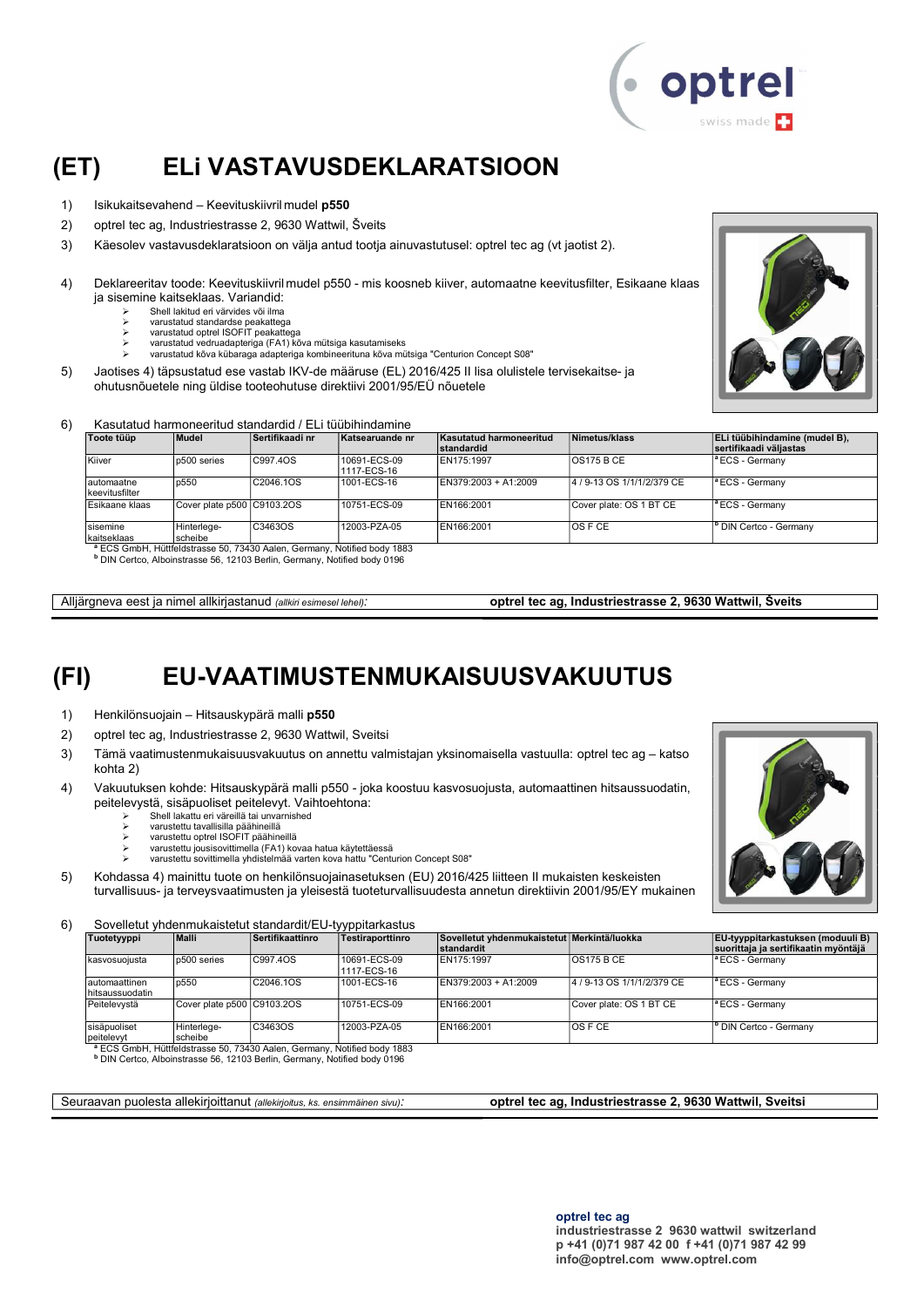

### (EL) ΔΗΛΩΣΗ ΣΥΜΜΟΡΦΩΣΗΣ ΕΕ

- 1) ΜΑΠ κράνος συγκόλλησης, μοντέλο p550
- 2) Optrel tec ag, Industriestrasse 2, 9630 Wattwil, Ελβετία
- 3) Η παρούσα δήλωση συμμόρφωσης εκδίδεται με αποκλειστική ευθύνη του κατασκευαστή: optrel tec ag βλ. σημείο 2)
- 4) Αντικείμενο της δήλωσης: κράνος συγκόλλησης, μοντέλο p550 που αποτελείται από μια ασπίδα προσώπου, αυτόματο φίλτρο συγκόλλησης, πλάκα κάλυψης, φακό εσωτερικού καλύμματος. Ως παραλλαγές:
	- κέλυφος κράνους βερνικωμένο σε διαφορετικά χρώματα ή χωρίς χρώματα εξοπλισμένο με πρότυπο κάλυμμα κεφαλής
	-
	- Εξοπλισ μένο με optrel ISOFIT Κεφαλόδεσμος
	- εξοπλισμένο με προσαρμογέα ελατηρίου (FA1) για χρήση με σκληρό καπέλο εξοπλισμένο με προσαρμογέα σκληρού καπακιού για συνδυασμό με σκληρό καπέλο "Centurion Concept S08"
- 5) Το αντικείμενο που αναφέρεται στο σημείο 4) ανταποκρίνεται στις βασικές απαιτήσεις για την ασφάλεια και την υγεία σύμφωνα με το Παράρτημα II του κανονισμού για τον εξοπλισμό ατομικής προστασίας (ΕΕ) 2016/425 και την Οδηγία 2001/95/EG για τη γενική ασφάλεια των προϊόντων



6) Στοιχεία αναφοράς των σχετικών εναρμονισμένων προτύπων που χρησιμοποιήθηκαν / Εξέταση τύπου ΕΕ

| Τύπος προϊόντος                  | <b>ΠΜοντέλο</b>            | IΑρ.<br><u>Ι πιστοποιητικού</u>                                                     | Αρ. αναφοράς<br> ελέγχου    | Εφαρμοζόμεν <b>α</b><br> εναρμονισμένα πρότυπα | Σήμανση / Κατηγορία        | Η εξέταση τύπου ΕΕ (ενότητα Β)<br>διενεργήθηκε και το πιστοποιητικό<br>∣εκδόθηκε από |
|----------------------------------|----------------------------|-------------------------------------------------------------------------------------|-----------------------------|------------------------------------------------|----------------------------|--------------------------------------------------------------------------------------|
| κέλυφος κράνους                  | p500 series                | C997.4OS                                                                            | 10691-ECS-09<br>1117-ECS-16 | EN175:1997                                     | IOS175 B CE                | <sup>a</sup> ECS - Germany                                                           |
| αυτόματο φίλτρο<br>συγκόλλησης   | p550                       | C2046.1OS                                                                           | 1001-ECS-16                 | EN379:2003 + A1:2009                           | 4 / 9-13 OS 1/1/1/2/379 CE | <sup>a</sup> ECS - Germany                                                           |
| πλάκα κάλυψης                    | Cover plate p500 C9103.2OS |                                                                                     | 10751-ECS-09                | EN166:2001                                     | Cover plate: OS 1 BT CE    | <sup>1ª</sup> ECS - Germany                                                          |
| Ι φακό εσωτερικού<br> καλύμματος | Hinterlege-<br>scheibe     | C3463OS                                                                             | 12003-PZA-05                | EN166:2001                                     | <b>OSFCE</b>               | <sup>b</sup> DIN Certco - Germany                                                    |
|                                  |                            | <sup>8</sup> ECS CmbH, Hüttfeldstrasse 50, 73430 Aalen, Cermany, Notified body 1883 |                             |                                                |                            |                                                                                      |

<sup>a</sup> ECS GmbH, Hüttfeldstrasse 50, 73430 Aalen, Germany, Notified body 1883<br><sup>b</sup> DIN Certco, Alboinstrasse 56, 12103 Berlin, Germany, Notified body 0196

Υπογράφτηκε για λογαριασμό και στο όνομα της (για υπογραφή βλ. πρώτη σελίδα): optrel tec ag, Industriestrasse 2, 9630 Wattwil, Ελβετία

# (GA) DEARBHÚ COMHRÉIREACHTA AN AE

1) TCP - clogad táthú, múnla p550

- 2) optrel tec ag, Industriestrasse 2, 9630 Wattwil, an Eilvéis
- 3) Eisítear an dearbhú comhréireachta sin faoi fhreagracht an mhonaróra amháin: optrel tec ag (féach mír 2).
- 4) Aidhm na comhréireachta: clogad táthú, múnla p550 atá comhdhéanta de clogad, scagaire táthú uathoibríoch, Lionsa seachtrach cosanta , lionsa istigh cosanta, Leaganacha:
	- Clogad veirnéisithe laicearaithe i dathanna difriúla , nó neamh-laicearaithe feistithe leis an ngnáth-cheannbhanda
	-
	- > feistithe leis an optrel ISOFIT cheannbhanda
	- feistithe le hoiriúnóir earrach (FA1) le húsáid le hata crua feistithe le hoiriúnóir hata crua le húsáid le hata crua "Centurion Concept S08"
- 5) Tá aidhm an dearbhaithe, a bhfuil tuairisc i bpointe 4 uirthi, i gcomhréir le ceanglais riachtanacha sláinte agus sábháilteachta Iarscríbhinn II de Rialachán TCP (AE) 2016/425 agus Treoir 2001/95/CE maidir le Sábháilteacht Ghinearálta Táirgí

6) Tagairtí do na caighdeáin chomhchuibhithe ábhartha a úsáideadh/Scrúdú cineáil AE

| Cineál an táirge                | Múnla                      | Uimh. an<br>deimhnithe | ∣Uimh. na tuairisce ar ∣Na caiɑhdeáin∣<br>∣an tástáil | chomhchuibhithe a<br>lúsáideadh | Ainmniú/aicme              | Scrúdú cineáil AE (modúl B) agus<br>deimhniú arna n-eisiúint ag |
|---------------------------------|----------------------------|------------------------|-------------------------------------------------------|---------------------------------|----------------------------|-----------------------------------------------------------------|
| clogad                          | p500 series                | C997.4OS               | 10691-ECS-09<br>1117-ECS-16                           | EN175:1997                      | OS175 B CE                 | $ $ <sup>a</sup> ECS - Germany                                  |
| scagaire táthú<br>luathoibríoch | p550                       | C2046.1OS              | 1001-ECS-16                                           | EN379:2003 + A1:2009            | 4 / 9-13 OS 1/1/1/2/379 CE | $\vert$ <sup>a</sup> ECS - Germany                              |
| Lionsa seachtrach<br>cosanta    | Cover plate p500 C9103.2OS |                        | 10751-ECS-09                                          | EN166:2001                      | Cover plate: OS 1 BT CE    | $\vert$ <sup>a</sup> ECS - Germany                              |
| lionsa istigh<br>cosanta        | Hinterlege-<br>scheibe     | C3463OS                | 12003-PZA-05                                          | EN166:2001                      | OS F CE                    | <sup>b</sup> DIN Certco - Germany                               |

cosanta scheibe <sup>a</sup> ECS GmbH, Hüttfeldstrasse 50, 73430 Aalen, Germany, Notified body 1883 b DIN Certco, Alboinstrasse 56, 12103 Berlin, Germany, Notified body 0196

Sínithe ar son agus thar ceann (Féach an síniú ar an gcéad leathanach): **optrel tec ag, Industriestrasse 2, 9630 Wattwil, an Eilvéis** 

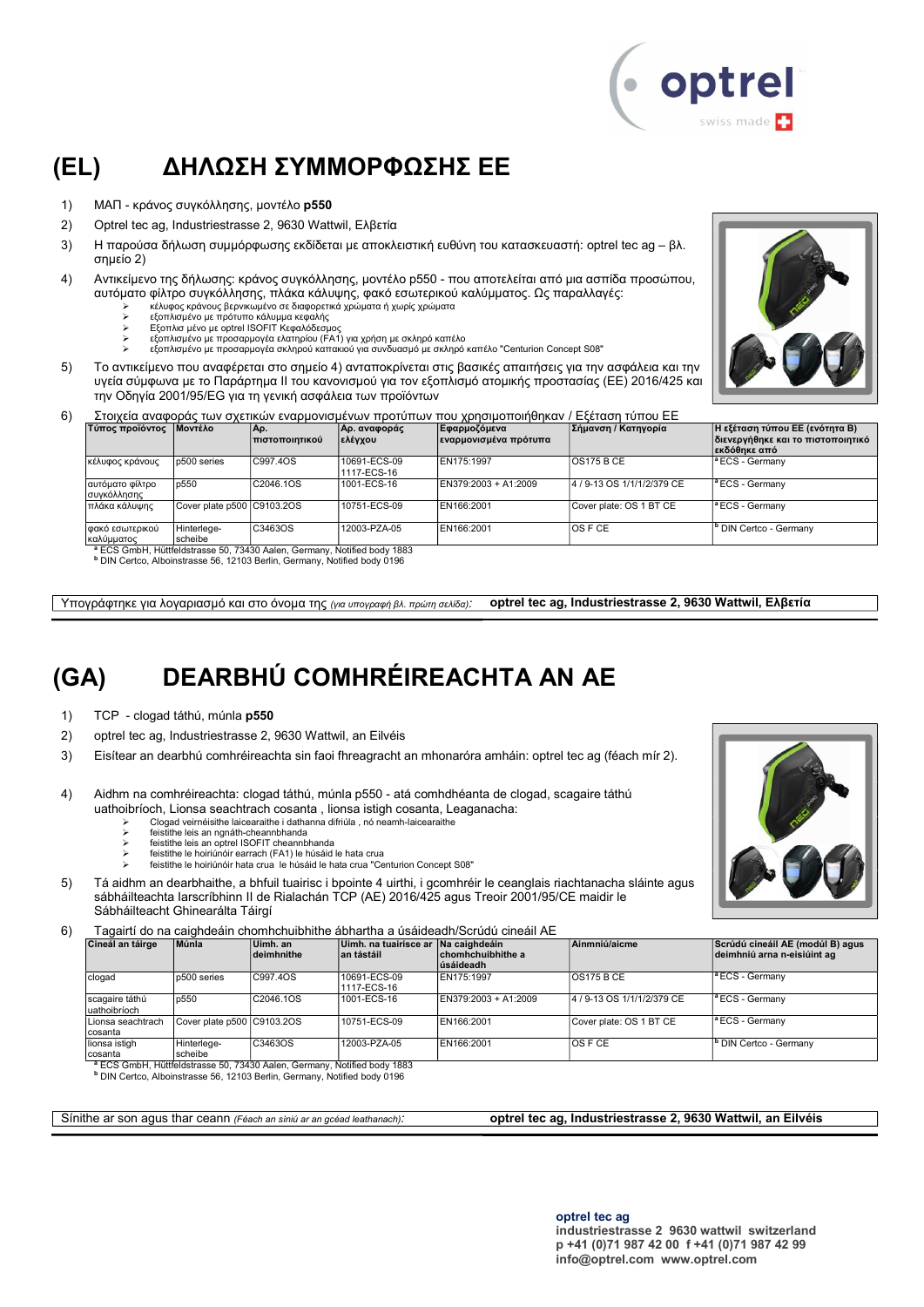

# (IT) DICHIARAZIONE DI CONFORMITÀ UE

- 1) DPI Casco per saldatura modello p550
- 2) optrel tec ag, Industriestrasse 2, 9630 Wattwil, Svizzera
- 3) La presente dichiarazione di conformità è rilasciata sotto l'esclusiva responsabilità del fabbricante: optrel tec ag – vedi punto 2)
- 4) Oggetto della dichiarazione: Casco per saldatura modello p550 composto da maschera, filtro per saldatura automatica, visiera di protezione frontale, visiera di protezione interna. Come varianti:
	- maschera verniciato in diversi colori o non verniciato
	- dotato di copricapo standard dotato di copricapo optrel ISOFIT
	- dotato di adattatore a molla (FA1) per l'utilizzo con un elmetto protettivo
	- dotato di adattatore per elmetto per combinazione con elmetto protettivo"Centurion Concept S08"
- 5) L'oggetto indicato al punto 4) è conforme ai requisiti fondamentali di sicurezza e salute secondo l'allegato II del regolamento DPI (UE) 2016/425 e della direttiva 2001/95/CE per la sicurezza generale del prodotto



#### 6) Norme armonizzate applicate / prova di omologazione UE

| Tipo di prodotto                                             | Modello     | N. certificato                                                                      | Rapporto di prova n. Norme armonizzate | applicate            | Contrassegno / classe      | Prova di omologazione UE (modulo<br>B) svolta e certificato emesso da |
|--------------------------------------------------------------|-------------|-------------------------------------------------------------------------------------|----------------------------------------|----------------------|----------------------------|-----------------------------------------------------------------------|
| Maschera                                                     | p500 series | C997.4OS                                                                            | 10691-ECS-09<br>1117-ECS-16            | EN175:1997           | <b>OS175 B CE</b>          | <sup>a</sup> ECS - Germanv                                            |
| filtro per saldatura<br>automatica                           | p550        | C2046.1OS                                                                           | 1001-ECS-16                            | EN379:2003 + A1:2009 | 4 / 9-13 OS 1/1/1/2/379 CE | <sup>a</sup> ECS - Germany                                            |
| visiera di protezione Cover plate p500 C9103.2OS<br>frontale |             |                                                                                     | 10751-ECS-09                           | EN166:2001           | Cover plate: OS 1 BT CE    | <sup>a</sup> ECS - Germany                                            |
| visiera di protezione Hinterlege-                            |             | C3463OS                                                                             | 12003-PZA-05                           | EN166:2001           | <b>OS F CE</b>             | <sup>b</sup> DIN Certco - Germany                                     |
| interna                                                      | scheibe     |                                                                                     |                                        |                      |                            |                                                                       |
|                                                              |             | <sup>8</sup> FCS GmbH, Hüttfeldstrasse 50, 73430 Aalen, Germany, Notified body 1883 |                                        |                      |                            |                                                                       |

<sup>a</sup> ECS GmbH, Hüttfeldstrasse 50, 73430 Aalen, Germany, Notified body 1883<br><sup>b</sup> DIN Certco, Alboinstrasse 56, 12103 Berlin, Germany, Notified body 0196

Firmato a nome e per conto di (per la firma vedi la prima pagina): optrel tec ag, Industriestrasse 2, 9630 Wattwil, Svizzera

### (HR) EU IZJAVA O SUKLADNOSTI

- 1) OZO kaciga za zavarivanje model p550
- 2) optrel tec ag, Industriestrasse 2, 9630 Wattwil, Švicarska
- 3) Ova se izjava o sukladnosti izdaje na isključivu odgovornost proizvođača: optrel tec ag vidi točku 2)
- 4) Predmet Izjave: kaciga za zavarivanje model p550 sastoji se od Šljem štitnika za lice, automatski zavarivački filter, vanjsko zaštitno staklo, unutrašnje zaštitno staklo: Kao varijante:
	- $\triangleright$  Sljem lakirana u različitim bojama ili bez slikanja<br> $\triangleright$  opremlien standardnom trakom za glavu
	- opremljen standardnom trakom za glavu
	-
	- opremljen optrel ISOFIT trakom za glavu opremljen sa oprugom adapterom (FA1) za upotrebu sa tvrdim šeširom opremljen adapterom sa tvrdim šeširom za kombinaciju sa tvrdim šeširom "Centurion Concept S08"
- 5) Predmet izjave opisan u točki 4, je sukladan s temeljnim zahtjevima u pogledu sigurnosti i zdravlja u skladu s Prilogom II Uredbe o Osobnoj Zaštitnoj Opremi (EU) 2016/425 i s Direktivom 2001/95/EZ za opću sigurnost proizvoda

6) Upućivanja na odgovarajuće primijenjene usklađene norme / EU ispitivanje konstrukcijskog uzorka

| Tip proizvoda                     | Model                      | Br. certifikata | Br. izvještaja s<br>Itestirania | Primileniene harmonizirane<br>Inorme | <b>Oznaka / klasa</b>      | <b>EU</b> ispitivanje konstrukcijskog<br>uzorka (modul B) izvršeno i<br>certifikat ispostavljen od strane |
|-----------------------------------|----------------------------|-----------------|---------------------------------|--------------------------------------|----------------------------|-----------------------------------------------------------------------------------------------------------|
| Sljem                             | p500 series                | C997.4OS        | 10691-ECS-09<br>1117-ECS-16     | EN175:1997                           | IOS175 B CE                | $\vert$ <sup>a</sup> ECS - Germany                                                                        |
| automatski<br>Izavarivački filter | p550                       | C2046.1OS       | 1001-ECS-16                     | EN379:2003 + A1:2009                 | 4 / 9-13 OS 1/1/1/2/379 CE | <sup>a</sup> ECS - Germany                                                                                |
| Ivanisko zaštitno<br>staklo       | Cover plate p500 C9103.2OS |                 | 10751-ECS-09                    | EN166:2001                           | Cover plate: OS 1 BT CE    | $\vert$ <sup>a</sup> ECS - Germany                                                                        |
| unutrašnje zaštitno<br>staklo     | Hinterlege-<br>scheibe     | C3463OS         | 12003-PZA-05                    | EN166:2001                           | IOS F CE                   | <sup>I</sup> <sup>b</sup> DIN Certco - Germany                                                            |

staklo scheibe <sup>a</sup> ECS GmbH, Hüttfeldstrasse 50, 73430 Aalen, Germany, Notified body 1883 b DIN Certco, Alboinstrasse 56, 12103 Berlin, Germany, Notified body 0196

Potpisano za i u ime (potpis vidi prvu stranicu): optrel tec ag, Industriestrasse 2, 9630 Wattwil, Švicarska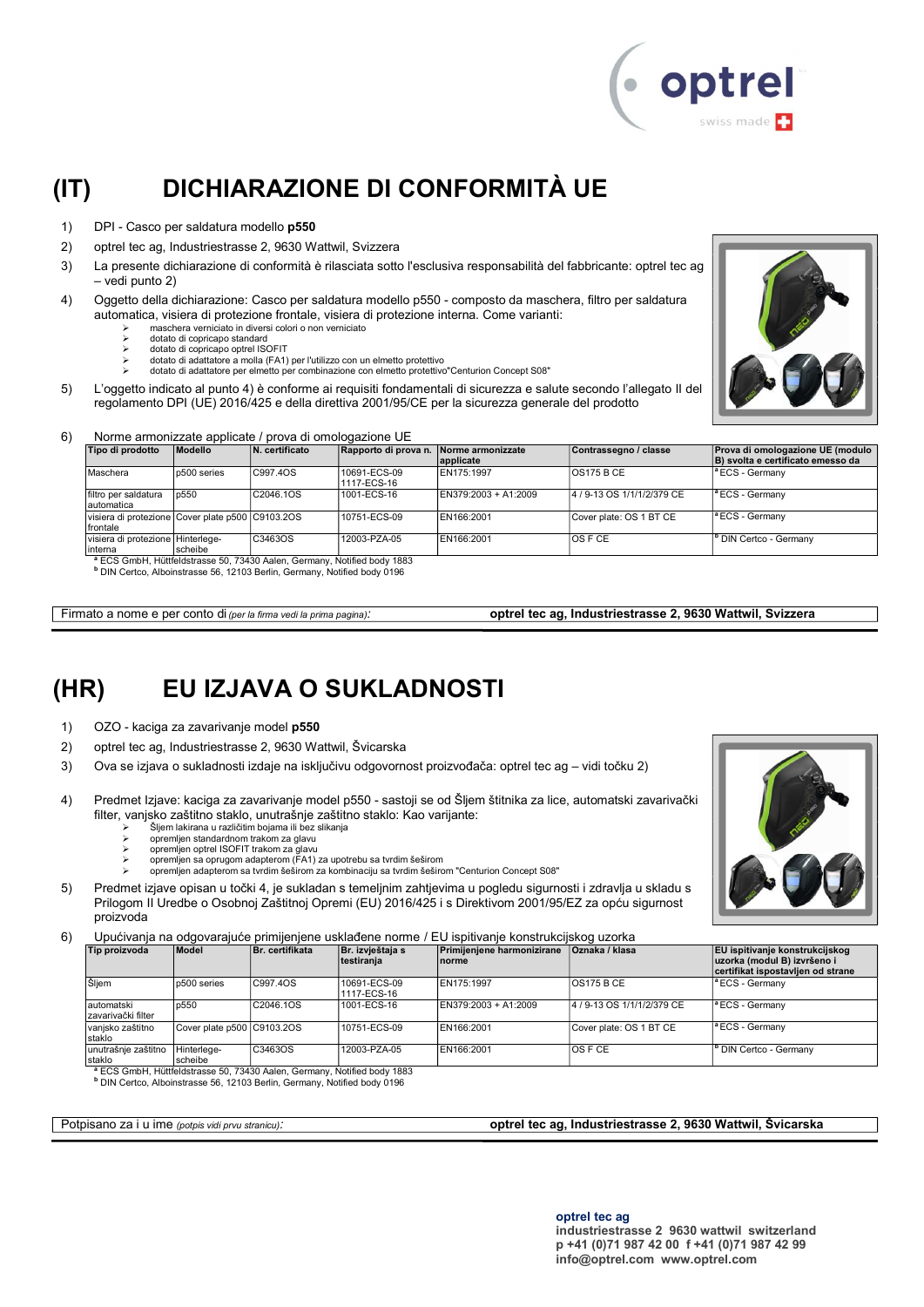

# (LV) ES ATBILSTĪBAS DEKLARĀCIJA

- 1) IAL Metināšanas ķivere modelis p550
- 2) optrel tec ag, Industriestrasse 2, 9630 Wattwil, Šveice
- 3) Šī atbilstības deklarācija ir izdota vienīgi uz ražotāja atbildību: optrel tec ag skatīt punktu 2)
- 4) Deklarācijas priekšmets: Metināšanas ķivere modelis p550 kas sastāv no Ķivere, automātiska metināšanas filtrs, ārējais caurspīdīgais aizsargvāks, Iekšējais caurspīdīgais aizsargvāks. Varianti:
	- Ķivere lakots dažādās krāsās vai bez lakošanas
	- aprīkots ar standarta galvas apsēju aprīkots ar optrel ISOFIT galvas apsēju
	- aprīkota ar atsperes adapteri (FA1) izmantošanai ar aizsardzības ķivere
	- aprīkots ar adapteri par kombinēt ar aizsardzības ķivere "Centurion Concept S08"
- 5) Iepriekš 4. punktā aprakstītais deklarācijas priekšmets atbilst attiecīgajiem Savienības saskaņošanas tiesību aktiem atbilstoši IAL regulas (ES) 2016/425 II pielikumam un Direktīvas 2001/95/EK par vispārīgo produktu drošību
- 6) Atsauces uz izmantotajiem attiecīgajiem saskaņotajiem standartiem / ES prototipa pārbaude

| <b>Produkta tips</b>                       | <b>Modelis</b>             | Sertifikāta Nr. | Testa atskaite Nr.          | Realizētie harmonizētie<br><b>standarti</b> | Markējums/klase            | <b>ES prototipa pārbaudi (modelim B)</b><br>veica un sertifikātu izsniedza |
|--------------------------------------------|----------------------------|-----------------|-----------------------------|---------------------------------------------|----------------------------|----------------------------------------------------------------------------|
| Kivere                                     | p500 series                | C997.4OS        | 10691-ECS-09<br>1117-ECS-16 | EN175:1997                                  | <b>OS175 B CE</b>          | <sup>a</sup> ECS - Germany                                                 |
| lautomātiska<br>Imetināšanas filtrs        | p550                       | C2046.1OS       | 1001-ECS-16                 | EN379:2003 + A1:2009                        | 4 / 9-13 OS 1/1/1/2/379 CE | <sup>a</sup> ECS - Germany                                                 |
| ārējais<br>caurspīdīgais<br>aizsargvāks    | Cover plate p500 C9103.2OS |                 | 10751-ECS-09                | EN166:2001                                  | Cover plate: OS 1 BT CE    | <sup>a</sup> ECS - Germany                                                 |
| lekšējais<br>caurspīdīgais<br>laizsargvāks | Hinterlege-<br>scheibe     | C3463OS         | 12003-PZA-05                | EN166:2001                                  | IOS F CE                   | <b>b</b> DIN Certco - Germany                                              |

aizsargvāks <sup>a</sup> ECS GmbH, Hüttfeldstrasse 50, 73430 Aalen, Germany, Notified body 1883

b DIN Certco, Alboinstrasse 56, 12103 Berlin, Germany, Notified body 0196

Parakstīts šādas personas vārdā (skatiet parakstu pirmajā lapā): optrel tec ag, Industriestrasse 2, 9630 Wattwil, Šveice

### (LT) ES ATITIKTIES DEKLARACIJA

- 1) AAP suvirintojo šalmas modelis p550
- 2) optrel tec ag, Industriestrasse 2, 9630 Wattwil, Šveicarija
- 3) Ši atitikties deklaracija išduodama tik gamintojo atsakomybe: optrel tec ag (žr. 2 punktą).
- 4) Deklaracijos objektas: suvirintojo šalmas modelis p550 susideda iš šalmas, automatinis suvirinimo filtras, priekinio dangtelio lęšis, vidinis apsauginis lęšis. Variantai:
	- šalmas lakuojamas skirtingomis spalvomis arba be lako
	- įrengta su standartine galvos juosta įrengta su galvos juosta optrel ISOFIT
	-
	- įrengta su spyruokliniu adapteriu (FA1) naudoti su jungti su kietu kepuriu įrengta su adapteris kartu naudoti su jungti su kietu kepuriu "Centurion Concept S08"
- 5) Objektas, nurodytas 4 punkte, atitinka esminius sveikatos apsaugos ir saugos reikalavimus, nurodytus PPE reglamento (ES) 2016/425 II priede ir direktyvoje 2001/95/EB dėl Bendrosios gaminių saugos

6) Nuorodos į atitinkamus taikytus darniuosius standartus / ES tipo tyrimas

| <b>Gaminio tipas</b>              | <b>Modelis</b>             | Sertifikato Nr. | ۱Nr.                        | Bandymo ataskaitos Naudoti darnieji standartai | Zvmuo / klasė              | <b>ES tipo tyrima (modulis B) atliko ir</b><br>sertifikata išdavė |  |
|-----------------------------------|----------------------------|-----------------|-----------------------------|------------------------------------------------|----------------------------|-------------------------------------------------------------------|--|
| šalmas                            | p500 series                | C997.40S        | 10691-ECS-09<br>1117-ECS-16 | EN175:1997                                     | OS175 B CE                 | <sup>1ª</sup> ECS - Germany                                       |  |
| automatinis<br>suvirinimo filtras | p550                       | C2046.1OS       | 1001-ECS-16                 | EN379:2003 + A1:2009                           | 4 / 9-13 OS 1/1/1/2/379 CE | <sup>1ª</sup> ECS - Germany                                       |  |
| priekinio dangtelio<br>lešis      | Cover plate p500 C9103.2OS |                 | 10751-ECS-09                | EN166:2001                                     | Cover plate: OS 1 BT CE    | $ $ <sup>a</sup> ECS - Germany                                    |  |
| vidinis apsauginis<br>lešis       | Hinterlege-<br>scheibe     | C3463OS         | 12003-PZA-05                | EN166:2001                                     | <b>OSFCE</b>               | <sup>b</sup> DIN Certco - Germany                                 |  |

<sup>a</sup> ECS GmbH, Hüttfeldstrasse 50, 73430 Aalen, Germany, Notified body 1883

b DIN Certco, Alboinstrasse 56, 12103 Berlin, Germany, Notified body 0196

Už ką ir kieno vardu pasirašyta: (parašą rasite pirmajame puslapyje): **optrel tec ag, Industriestrasse 2, 9630 Wattwil, Šveicarija** 

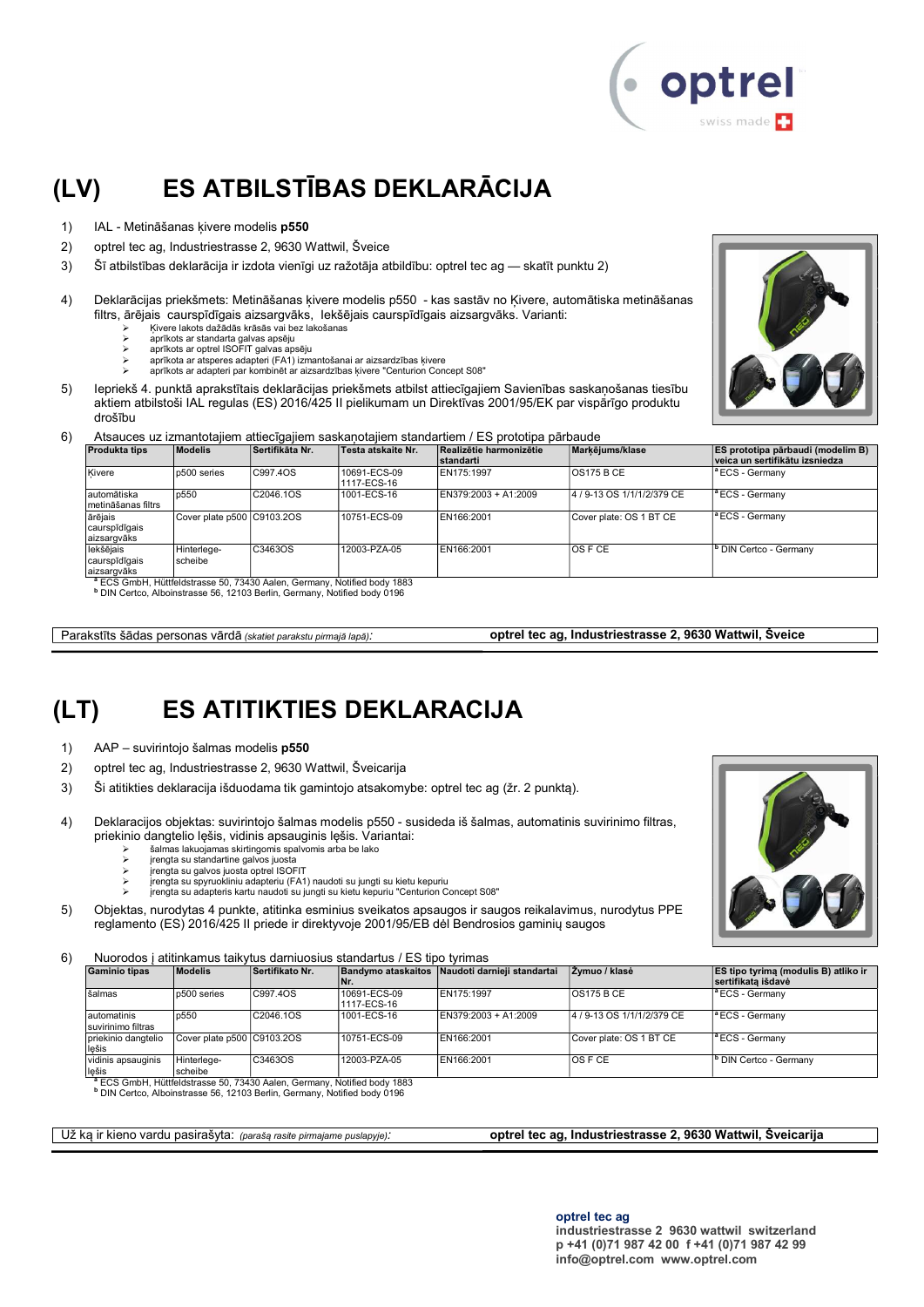

# (MT) DIKJARAZZJONI TAL-KONFORMITÀ TAL-UE

- 1) Tagħmir ta' protezzjoni personali Elmu għall-iwweldjar tal-mudell p550
- 2) optrel tec ag, Industriestrasse 2, 9630 Wattwil, l-Iżvizzera
- 3) Din id-dikjarazzjoni ta' konformità tinħareġ taħt ir-responsabbiltà unika tal-manifattur: optrel tec ag ara taħt ilpunt 2)
- 4) Is-suġġett tad-dikjarazzjoni: Elmu għall-iwweldjar tal-mudell p550. li jikkonsisti Elmu, filtru tal-welding awtomatiku, lenti protettiva quddiem, lenti protettiva interna. Bħala varjanti:
	- Elmu kuluri bil-lakka differenti, jew bla verniċ
	- attrezzat bl-istrixxa għar-ras standard attrezzat bl-istrixxa għar-ras optrel ISOFIT
	-
	- attrezzat bl-adapter tar-Rebbiegħa (FA1) għall-użu ma 'kappell iebes attrezzat bl-adapter tal-kappell iebes għal taħlita ma 'kappell iebes "Centurion Concept S08"
- 5) L-għan tad-dikjarazzjoni deskritt fil-punt 4 huwa f'konformità mar-rekwiżiti fundamentali ta' saħħa u sikurezza skont l-Anness II tar-Regolament (UE) 2016/425 dwar tagħmir ta' protezzjoni personali u d-Direttiva 2001/95/KE dwar is-sigurtà ġenerali tal-prodotti
- 6) Ir-referenzi għall-istandards armonizzati rilevanti użati / Eżami tat-tip tal-UE

| Tip ta' prodott                  | Mudell                     | Nru tač-čertifikat                                                                                                                                                                                                                                              | <b>Rapport tat-test Nru</b> | Standards armonizzati użati Markatura / Klassi |                            | Ezami tat-tip tal-UE (modulu B),<br>imwettag u ċċertifikat minn |
|----------------------------------|----------------------------|-----------------------------------------------------------------------------------------------------------------------------------------------------------------------------------------------------------------------------------------------------------------|-----------------------------|------------------------------------------------|----------------------------|-----------------------------------------------------------------|
| Elmu                             | p500 series                | C997.4OS                                                                                                                                                                                                                                                        | 10691-ECS-09<br>1117-ECS-16 | EN175:1997                                     | <b>OS175 B CE</b>          | <sup>la</sup> ECS - Germanv                                     |
| filtru tal-welding<br>awtomatiku | p550                       | C2046.1OS                                                                                                                                                                                                                                                       | 1001-ECS-16                 | EN379:2003 + A1:2009                           | 4 / 9-13 OS 1/1/1/2/379 CE | <sup>a</sup> ECS - Germany                                      |
| lenti protettiva<br>quddiem      | Cover plate p500 C9103.2OS |                                                                                                                                                                                                                                                                 | 10751-ECS-09                | EN166:2001                                     | Cover plate: OS 1 BT CE    | $ $ <sup>a</sup> ECS - Germany                                  |
| lenti protettiva<br>interna      | Hinterlege-<br>scheibe     | C3463OS                                                                                                                                                                                                                                                         | 12003-PZA-05                | EN166:2001                                     | IOS F CE                   | <sup>b</sup> DIN Certco - Germany                               |
|                                  |                            | $3 - 0.00$ $\leq$ $\leq$ $\leq$ $\leq$ $\leq$ $\leq$ $\leq$ $\leq$ $\leq$ $\leq$ $\leq$ $\leq$ $\leq$ $\leq$ $\leq$ $\leq$ $\leq$ $\leq$ $\leq$ $\leq$ $\leq$ $\leq$ $\leq$ $\leq$ $\leq$ $\leq$ $\leq$ $\leq$ $\leq$ $\leq$ $\leq$ $\leq$ $\leq$ $\leq$ $\leq$ |                             |                                                |                            |                                                                 |

<sup>a</sup> ECS GmbH, Hüttfeldstrasse 50, 73430 Aalen, Germany, Notified body 1883<br><sup>b</sup> DIN Certco, Alboinstrasse 56, 12103 Berlin, Germany, Notified body 0196

Iffirmat għal u f'isem (għall-firma ara l-ewwel paġna): **optrel tec ag, Industriestrasse 2, 9630 Wattwil, I-Iżvizzera** 

### (NL) EU-CONFORMITEITSVERKLARING

- 1) PBM lashelm model p550
- 2) optrel tec ag, Industriestrasse 2, 9630 Wattwil, Zwitserland
- 3) Deze conformiteitsverklaring wordt op eigen verantwoording van de fabrikant verstrekt: optrel tec ag zie punt 2)
- 4) Voorwerp van de verklaring: lashelm model p550 bestaande uit een gezichtsbescherming, automatisch lasfilter, veiligheid vizier, binnenste beschermruit. Als variant:
	- helm gelakt in verschillende kleuren of ongeverfd<br>
	> helm gelakt in verschillende kleuren of ongeverfd<br>
	> uitgerust met standaard hoofdband
	- uitgerust met standaard hoofdband uitgerust met optrel ISOFIT hoofdband
	-
	- uitgerust met veeradapter (FA1) voor gebruik met een Harde hoed uitgerust met helmadapter voor combinatie met Harde hoed "Centurion Concept S08"
- 5) Het onder 4) genoemde object voldoet aan de de veiligheids- en gezondheidseisen volgens bijlage II van de PBM verordening (EU) 2016/425 en de richtlijn 2001/95/EG inzake algemene productveiligheid

6) Vermelding van de relevante toegepaste geharmoniseerde normen / EU-typeonderzoek

| Producttype                      | Model                      | Certificaatnr.                                                                                                                                                              | Testrapportnr.              | Gebruikte geharmoniseerde Markering / klasse<br>Inormen |                            | <b>EU-typeonderzoek (module B)</b><br>uitgevoerd en gecertificeerd door |
|----------------------------------|----------------------------|-----------------------------------------------------------------------------------------------------------------------------------------------------------------------------|-----------------------------|---------------------------------------------------------|----------------------------|-------------------------------------------------------------------------|
| gezichtsbescherming 1p500 series |                            | C997.4OS                                                                                                                                                                    | 10691-ECS-09<br>1117-ECS-16 | EN175:1997                                              | <b>OS175 B CE</b>          | <sup>a</sup> ECS - Germany                                              |
| automatisch lasfilter p550       |                            | C2046.1OS                                                                                                                                                                   | 1001-ECS-16                 | EN379:2003 + A1:2009                                    | 4 / 9-13 OS 1/1/1/2/379 CE | <sup>a</sup> ECS - Germany                                              |
| veiligheid vizier                | Cover plate p500 C9103.2OS |                                                                                                                                                                             | 10751-ECS-09                | EN166:2001                                              | Cover plate: OS 1 BT CE    | <sup>a</sup> ECS - Germany                                              |
| binnenste                        | Hinterlege-                | C3463OS                                                                                                                                                                     | 12003-PZA-05                | EN166:2001                                              | IOS F CE                   | DIN Certco - Germany                                                    |
| beschermruit                     | scheibe                    |                                                                                                                                                                             |                             |                                                         |                            |                                                                         |
|                                  |                            | <sup>a</sup> ECS GmbH, Hüttfeldstrasse 50, 73430 Aalen, Germany, Notified body 1883<br><sup>b</sup> DIN Certco, Alboinstrasse 56, 12103 Berlin, Germany, Notified body 0196 |                             |                                                         |                            |                                                                         |

Ondertekend voor en namens (handtekening zie pagina 1): **optrel tec ag, Industriestrasse 2, 9630 Wattwil, Zwitserland** 



optrel tec ag industriestrasse 2 9630 wattwil switzerland p +41 (0)71 987 42 00 f +41 (0)71 987 42 99 info@optrel.com www.optrel.com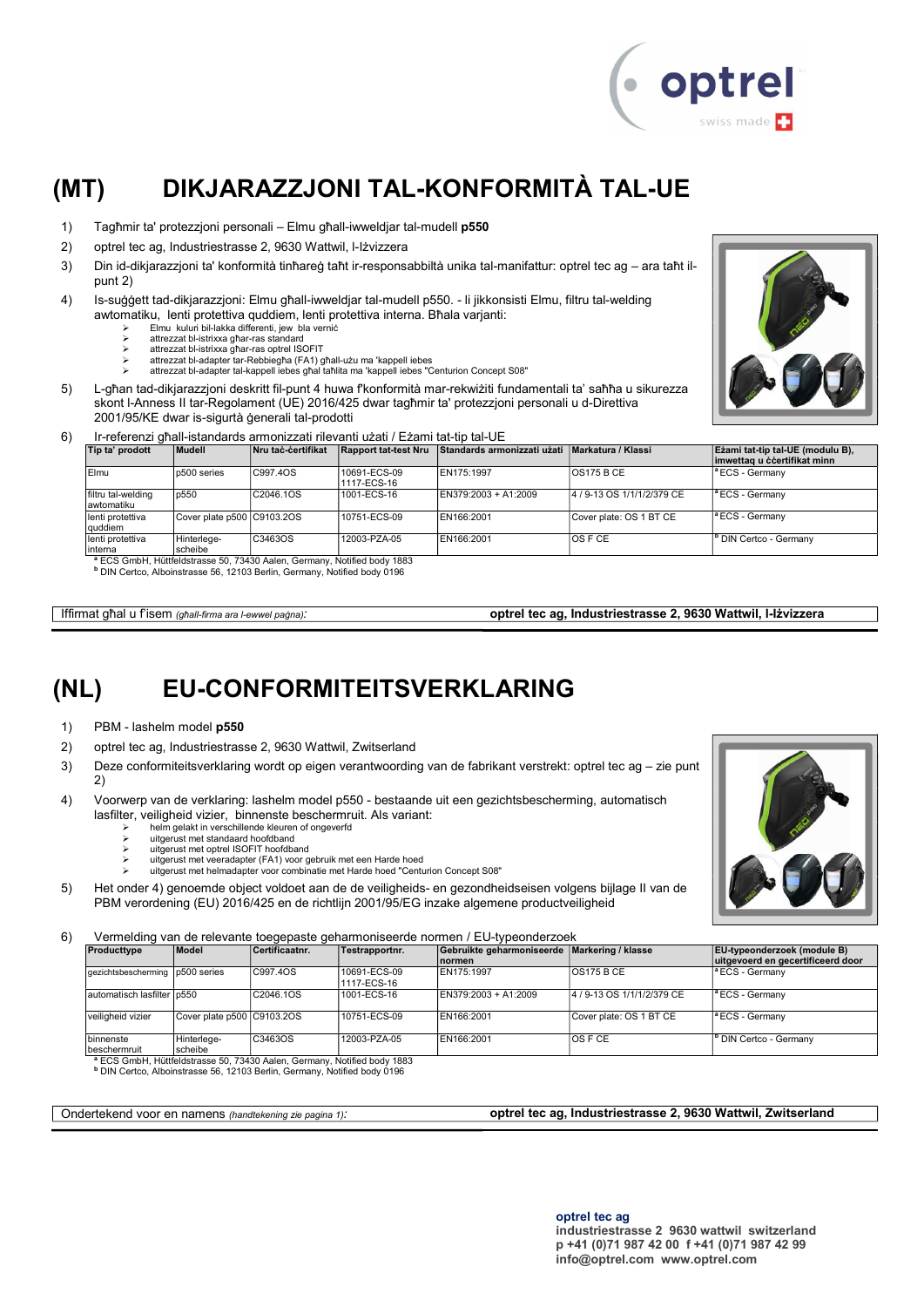

# (PL) DEKLARACJA ZGODNOŚCI UE

- 1) ŚOI przyłbica spawalnicza model p550
- 2) optrel tec ag, Industriestrasse 2, 9630 Wattwil, Szwajcaria
- 3) Niniejszą deklarację zgodności wydaje się na wyłączną odpowiedzialność producenta: optrel tec ag patrz punkt 2)
- 4) Przedmiot deklaracji: przyłbica spawalnicza model p550 składający się z osłony twarzy, automatyczny filtr spawalniczy, szybka ochronna, szybka wewnętrzna. Jako warianty: Jako warianty:
	- Kasku lakierowana w różnych kolorach lub bez lakierowania
	- wyposażony w standardową opaskę na głowę wyposażony w opaskę na głowę optrel ISOFIT
	- wyposażony w adapter sprężyny (FA1) do stosowania z twardym kapeluszem
	- wyposażony w adapter do mocowania kapelusza twardego "Centurion Concept S08"
- 5) Przedmiot wymieniony w punkcie 4) jest zgodny z zasadniczymi wymaganiami dotyczącymi zdrowia i bezpieczeństwa określonymi w załączniku II do rozporządzenia w sprawie środków ochrony indywidualnej (UE) 2016/425 oraz w dyrektywie 2001/95/WE w sprawie ogólnego bezpieczeństwa produktów.
- 6) Odniesienia do właściwych norm zharmonizowanych / Badanie typu UE

| typ produktu                                   | <b>model</b>               | nr certyfikatu                                                                      | raport z badania nr         | zastosowane normy<br><b>Izharmonizowane</b> | oznaczenie / klasa         | badanie typu UE (moduł B)<br>wykonane i certyfikat wystawiony<br><b>I</b> przez |
|------------------------------------------------|----------------------------|-------------------------------------------------------------------------------------|-----------------------------|---------------------------------------------|----------------------------|---------------------------------------------------------------------------------|
| Urządzenie do<br>ochrony układu<br>oddechowego | p500 series                | C997.4OS                                                                            | 10691-ECS-09<br>1117-ECS-16 | EN175:1997                                  | IOS175 B CE                | <sup>a</sup> ECS - Germany                                                      |
| automatyczny filtr<br>spawalniczy              | p550                       | C2046.1OS                                                                           | 1001-ECS-16                 | EN379:2003 + A1:2009                        | 4 / 9-13 OS 1/1/1/2/379 CE | $\vert$ <sup>a</sup> ECS - Germany                                              |
| szybka ochronna                                | Cover plate p500 C9103.2OS |                                                                                     | 10751-ECS-09                | EN166:2001                                  | Cover plate: OS 1 BT CE    | <sup>1ª</sup> ECS - Germany                                                     |
| szybka wewnętrzna Hinterlege-                  | Ischeibe                   | C3463OS                                                                             | 12003-PZA-05                | EN166:2001                                  | IOS F CE                   | <sup>b</sup> DIN Certco - Germany                                               |
|                                                |                            | <sup>a</sup> ECS GmbH, Hüttfeldstrasse 50, 73430 Aalen, Germany, Notified body 1883 |                             |                                             |                            |                                                                                 |

b DIN Certco, Alboinstrasse 56, 12103 Berlin, Germany, Notified body 0196

Podpisano w imieniu (podpis patrz pierwsza strona).

optrel tec ag, Industriestrasse 2, 9630 Wattwil, Szwajcaria

### (PT) DECLARAÇÃO DE CONFORMIDADE UE

- 1) EPI capacete de soldador, modelo p550
- 2) optrel tec ag, Industriestrasse 2, 9630 Wattwil, Suíça
- 3) A presente declaração de conformidade é emitida sob a exclusiva responsabilidade do fabricante: optrel tec ag – ver ponto 2)
- 4) Objeto da declaração: capacete de soldador, modelo p550 consistindo de um capacete, filtro de soldagem automática, viseira, placa interior de protecção. Enquanto versão opcional:
	- capacete envernizada em cores diferentes ou não envernizada
	- equipado com fita para a cabeça padrão
	-
	- ≽ equipado com fita para a cabeça optrel ISOFIT<br>> equipado com adaptador de mola (FA1) para uso com chapéu duro<br>> equipado com adaptador para uso com combinação com chapéu duro "Centurion Concept S08"
	-
- 5) O objeto da declaração mencionado no ponto 4 está em conformidade com o anexo II do Regulamento relativo aos EPI (UE) 2016/425 e a diretiva 2001/95/CE relativa à segurança geral dos produtos.

6) Referências às normas harmonizadas aplicáveis utilizadas / exame UE de tipo aplicados

| Tipo de produto                   | Modelo                     | N.º de certificado | $\mathsf{N}$ .º de relatório de | Normas harmonizadas    | Marcacão / Classe          | Exame UE de tipo (módulo B)         |
|-----------------------------------|----------------------------|--------------------|---------------------------------|------------------------|----------------------------|-------------------------------------|
|                                   |                            |                    | lteste                          | aplicadas              |                            | realizado e certificado emitido por |
| Icapacete                         | p500 series                | C997.40S           | 10691-ECS-09<br>11117-ECS-16    | EN175:1997             | $\overline{OS175B}$ CE     | <sup>a</sup> ECS - Germany          |
| filtro de soldagem<br>lautomática | p550                       | C2046.1OS          | 1001-ECS-16                     | $EN379:2003 + A1:2009$ | 4 / 9-13 OS 1/1/1/2/379 CE | $\vert$ <sup>a</sup> ECS - Germany  |
| Viseira                           | Cover plate p500 C9103.2OS |                    | 10751-ECS-09                    | EN166:2001             | Cover plate: OS 1 BT CE    | <sup>a</sup> ECS - Germany          |
| placa interior de<br>proteccão    | Hinterlege-<br>scheibe     | C3463OS            | 12003-PZA-05                    | EN166:2001             | IOS F CE                   | <sup>1</sup> DIN Certco - Germany   |

protecção scheibe <sup>a</sup> ECS GmbH, Hüttfeldstrasse 50, 73430 Aalen, Germany, Notified body 1883

b DIN Certco, Alboinstrasse 56, 12103 Berlin, Germany, Notified body 0196

Assinado por e em nome de (assinatura, ver primeira página): **optrel tec ag, Industriestrasse 2, 9630 Wattwil, Suíça** 

optrel tec ag

industriestrasse 2 9630 wattwil switzerland p +41 (0)71 987 42 00 f +41 (0)71 987 42 99 info@optrel.com www.optrel.com

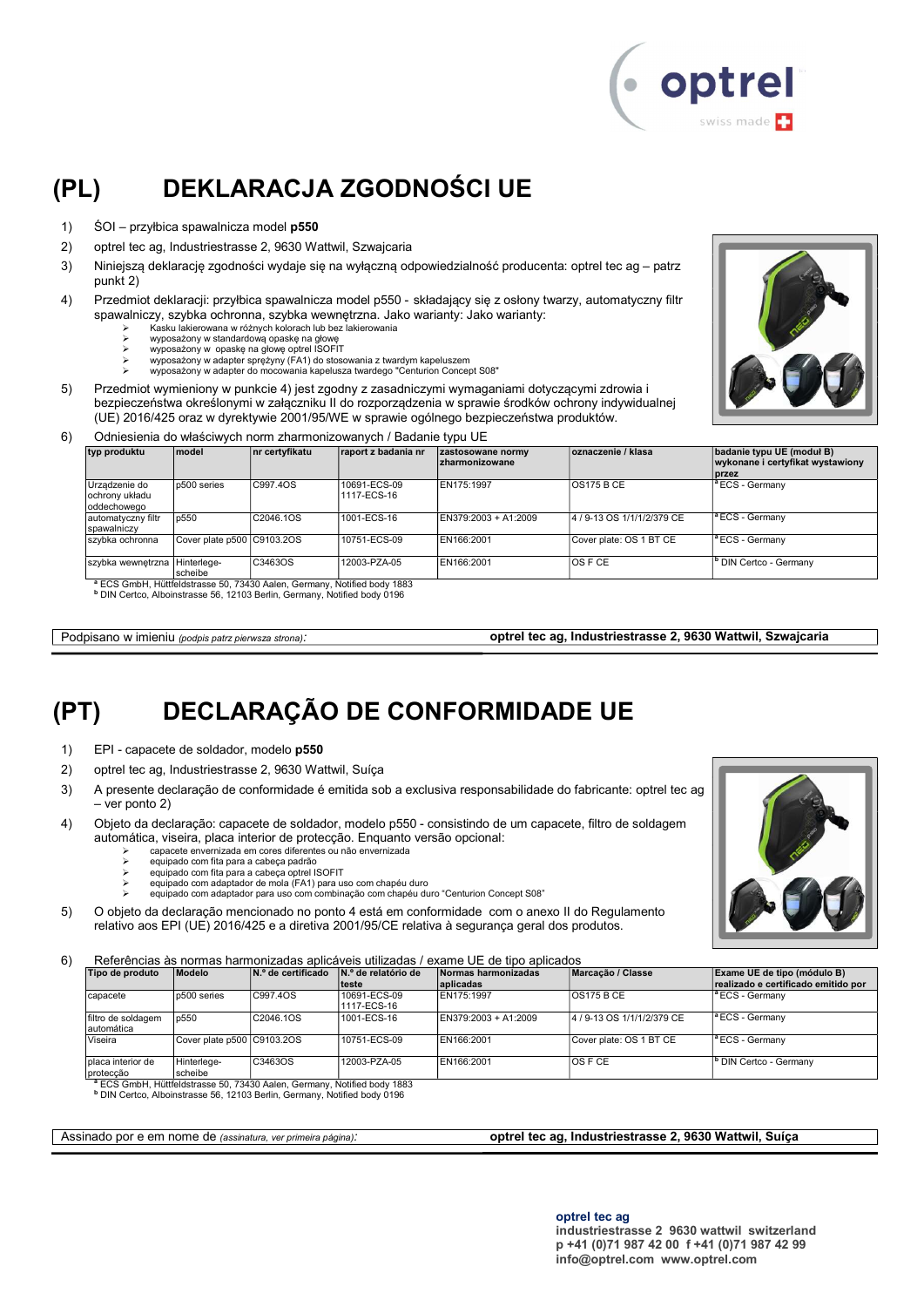

# (RO) DECLARAȚIE DE CONFORMITATE UE

- 1) EIP Casca pentru sudură model p550
- 2) optrel tec ag, Industriestrasse 2, 9630 Wattwil, Elveția
- 3) Prezenta declarație de conformitate este eliberată pe răspunderea exclusivă a producătorului: optrel tec ag (vezi articolul 2).
- 4) Obiectul declarației: Casca pentru sudură model p550 constă dintr-un e cască, filtru automat de sudare, lentilă de acoperire față, lentilă de protecție interioară. Opțiuni:
	- Cască vopsite în diferite culori sau nelustruit
	-
	- echipate cu bandă de fixare pe cap standard echipate cu bandă de fixare pe cap optrel ISOFIT echipat cu adaptor cu arc (FA1) pentru utilizarea cu o cască de protecţie
	- echipat cu adaptor pentru combinație cu o cască de protecție "Centurion Concept S08"
- 5) Obiectul declarației descris la punctul 4 este în conformitate cu cerințele de bază privind sănătatea și securitatea în muncă din Anexa II a Reglementării UE EIP (Echipament individual de protecție) nr. 425/ 2016 și din Directiva CE nr. 95/2001 privind siguranța generală a produselor



#### 6) Trimiteri la standardele armonizate relevante folosite / Examinări UE de tip

| <b>Tip produs</b>                                       | Model       | Nr. certificate                                                                      | Nr. raport testare          | Standard armonizate    | Denumire/Clasă             | Examinare UE de tip (modul B) si |
|---------------------------------------------------------|-------------|--------------------------------------------------------------------------------------|-----------------------------|------------------------|----------------------------|----------------------------------|
|                                                         |             |                                                                                      |                             | <b>folosite</b>        |                            | certificat emis de               |
| cască                                                   | p500 series | C997.4OS                                                                             | 10691-ECS-09<br>1117-ECS-16 | EN175:1997             | <b>OS175 B CE</b>          | <sup>a</sup> ECS - Germany       |
| filtru automat de<br>sudare                             | p550        | C2046.1OS                                                                            | 1001-ECS-16                 | $EN379:2003 + A1:2009$ | 4 / 9-13 OS 1/1/1/2/379 CE | $ $ <sup>a</sup> ECS - Germany   |
| lentilă de acoperire Cover plate p500 C9103.2OS<br>față |             |                                                                                      | 10751-ECS-09                | EN166:2001             | Cover plate: OS 1 BT CE    | <sup>a</sup> ECS - Germany       |
| lentilă de protecție                                    | Hinterlege- | C3463OS                                                                              | 12003-PZA-05                | EN166:2001             | $\overline{OSFCE}$         | DIN Certco - Germany             |
| interioară                                              | scheibe     |                                                                                      |                             |                        |                            |                                  |
|                                                         |             | <sup>a</sup> ECS GmbH, Hüttfeldstrasse 50, 73430 Aalen, Germany, Notified body 1883. |                             |                        |                            |                                  |

<sup>a</sup> ECS GmbH, Hüttfeldstrasse 50, 73430 Aalen, Germany, Notified body 1883<br><sup>b</sup> DIN Certco, Alboinstrasse 56, 12103 Berlin, Germany, Notified body 0196

Semnat pentru și în numele (pentru semnătură vezi prima pagină): optrel tec ag, Industriestrasse 2, 9630 Wattwil, Elveția

# (SV) EU-FÖRSÄKRAN OM ÖVERENSSTÄMMELSE

- 1) Personlig skyddsutrustning svetshjälm modell p550
- 2) optrel tec ag, Industriestrasse 2, 9630 Wattwil, Schweiz
- 3) Att försäkran om överensstämmelse utfärdats på tillverkarens eget ansvar: optrel tec ag se punkt 2)
- 4) Föremål för försäkran: svetshjälm modell p550 hjälm, automatiskt mörkningsfilter, försättsglas, inre
	- skyddsglas. Som varianter:
		- Hjälm lackerat i olika färger eller utan färger utrustad med standard huvudbonader
		- utrustad med optrel ISOFIT huvudbonader
		- utrustad med fjäderadapter (FA1) för användning med en hård hatt
		- utrustad med adapter för kombination med hård hatt "Centurion Concept S08"
- 5) Att föremålet för den försäkran som beskrivs i punkt 4 överensstämmer med de grundläggande kraven på säkerhet och hälsa enligt bilaga II i förordningen för personlig skyddsutrustning (EU) 2016/425 och direktivet 2001/95/EG för allmän produktsäkerhet.
- 6) Hänvisningar till de relevanta harmoniserade standarder som tillämpats / EU-typprovning

| Produkttyp                      | Modell                     |           | Certifikatsnummer Testrapportnummer | Tillämpade harmoniserade<br><b>standarder</b> | Märkning / klass           | $ EU$ -typprovning (modul B)<br>genomfört och certifikat utfärdat av |  |
|---------------------------------|----------------------------|-----------|-------------------------------------|-----------------------------------------------|----------------------------|----------------------------------------------------------------------|--|
| hiälm                           | p500 series                | C997.4OS  | 10691-ECS-09<br>1117-ECS-16         | EN175:1997                                    | <b>OS175 B CE</b>          | <sup>a</sup> ECS - Germany                                           |  |
| lautomatiskt<br>mörkningsfilter | p550                       | C2046.1OS | 1001-ECS-16                         | EN379:2003 + A1:2009                          | 4 / 9-13 OS 1/1/1/2/379 CE | <sup>1ª</sup> ECS - Germany                                          |  |
| Försättsglas                    | Cover plate p500 C9103.2OS |           | 10751-ECS-09                        | EN166:2001                                    | Cover plate: OS 1 BT CE    | <sup>a</sup> ECS - Germany                                           |  |
| inre skyddsglas                 | Hinterlege-<br>scheibe     | C3463OS   | 12003-PZA-05                        | EN166:2001                                    | IOS F CE                   | <sup>b</sup> DIN Certco - Germany                                    |  |

scheibe <sup>a</sup> ECS GmbH, Hüttfeldstrasse 50, 73430 Aalen, Germany, Notified body 1883

b DIN Certco, Alboinstrasse 56, 12103 Berlin, Germany, Notified body 0196

Undertecknat för (för signatur se första sidan): **optrel tec ag, Industriestrasse 2, 9630 Wattwil, Schweiz** optrel

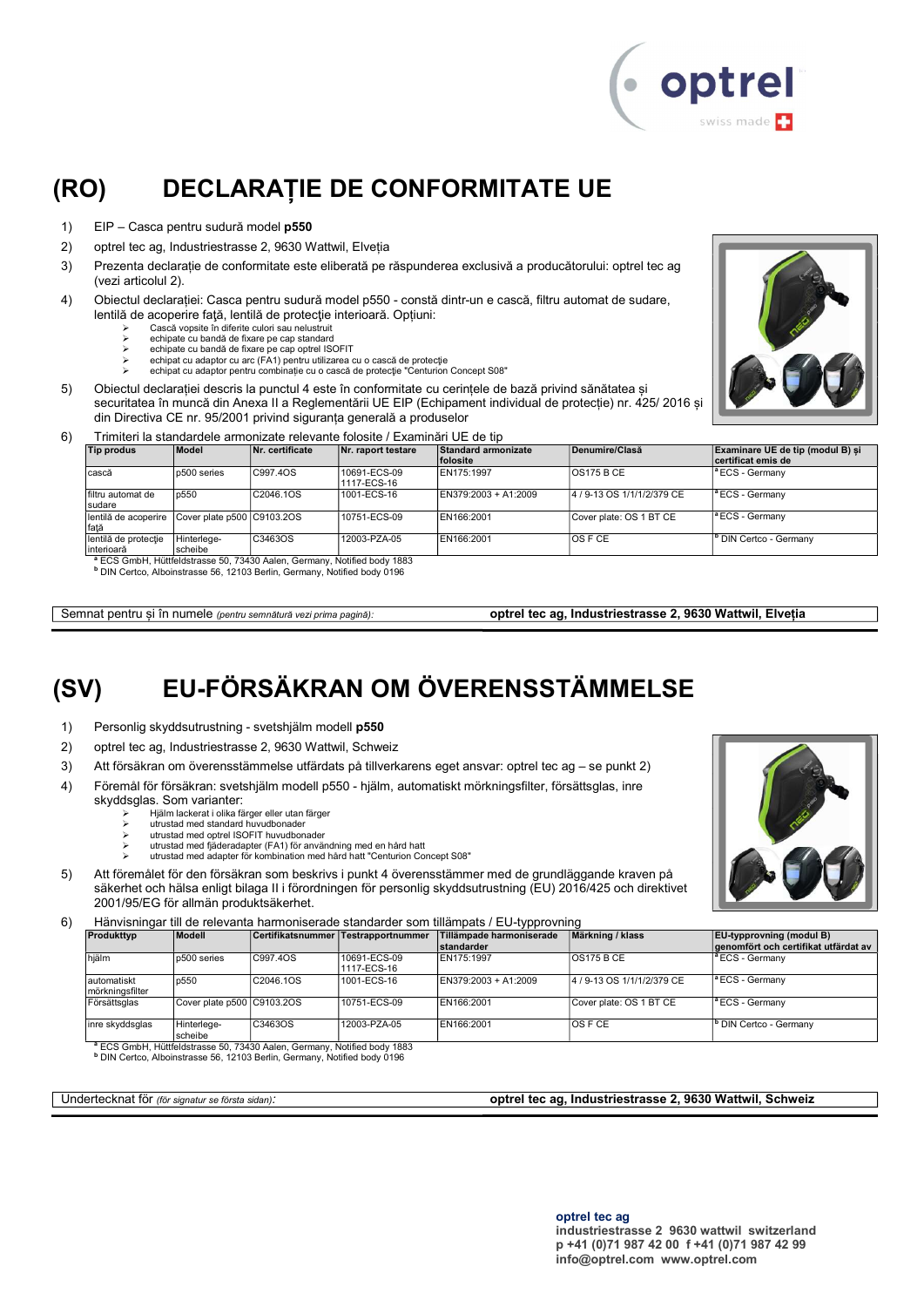

# (SK) EÚ VYHLÁSENIE O ZHODE

- 1) OOP Zváračská prilba model p550
- 2) optrel tec ag, Industriestrasse 2, 9630 Wattwil, Švajčiarsko
- 3) Toto vyhlásenie o zhode sa vydáva na výhradnú zodpovednosť výrobcu:
- optrel tec ag pozri bod 2)
- 4) Predmet vyhlásenia: Zváračská prilba model p550 pozostávajúca zo štítu tváre, automatický zvárací filter, kryciej dosky, vnútorného krycieho objektívu. Ako varianty:
	- štít tváre lakovaná v rôznych farbách alebo nenatreného
	- vybavené štandardnou pokrývkou hlavy vybavené s hlava páska optrel ISOFIT
	- vybavené pružinovým adaptérom (FA1) na použitie s tvrdým klobúkom
	- vybavený adaptérom na tvrdé klobúky pre kombináciu s tvrdým klobúkom "Centurion Concept S08"
- 5) Predmet uvedený v bode 4) je v zhode so základnými požiadavkami na bezpečnosť a ochranu zdravia podľa prílohy II nariadenia OOP (EÚ) 2016/425 o osobných ochranných prostriedkoch a smernici 2001/95/ES o všeobecnej bezpečnosti výrobkov



#### 6) Odkazy na príslušné použité harmonizované normy / typová skúška EÚ

| Výrobok-Typ                         | Model                      | C. osvedčenia                                                                       |                             | C. skúšobnej správy Použité harmonizované<br><b>Inormy</b> | Označenie / trieda         | EÚ typová skúška (modul B) a<br>osvedčenie vydané |
|-------------------------------------|----------------------------|-------------------------------------------------------------------------------------|-----------------------------|------------------------------------------------------------|----------------------------|---------------------------------------------------|
| Ochranný dýchací<br>prístroi        | p500 series                | C997.4OS                                                                            | 10691-ECS-09<br>1117-ECS-16 | EN175:1997                                                 | <b>OS175 B CE</b>          | <sup>a</sup> ECS - Germany                        |
| automatický zvárací ∣p550<br>filter |                            | C2046.1OS                                                                           | 1001-ECS-16                 | EN379:2003 + A1:2009                                       | 4 / 9-13 OS 1/1/1/2/379 CE | $\vert$ <sup>a</sup> ECS - Germany                |
| kryciej dosky                       | Cover plate p500 C9103.2OS |                                                                                     | 10751-ECS-09                | EN166:2001                                                 | Cover plate: OS 1 BT CE    | $\vert$ <sup>a</sup> ECS - Germany                |
| vnútorného<br>krycieho objektívu    | Hinterlege-<br>scheibe     | C3463OS                                                                             | 12003-PZA-05                | EN166:2001                                                 | IOS F CE                   | <sup>b</sup> DIN Certco - Germany                 |
|                                     |                            | <sup>8</sup> ECS CmbH, Hüttfeldstrasse 50, 73430 Aplen, Cermany, Notified body 1883 |                             |                                                            |                            |                                                   |

<sup>a</sup> ECS GmbH, Hüttfeldstrasse 50, 73430 Aalen, Germany, Notified body 1883<br><sup>b</sup> DIN Certco, Alboinstrasse 56, 12103 Berlin, Germany, Notified body 0196

Podpísané za a v mene (podpis pozri na prvej strane): **optrel tec ag, Industriestrasse 2, 9630 Wattwil, Švajčiarsko** 

### (SL) IZJAVA EU O SKLADNOSTI

- 1) Osebna varovalna oprema Čelada za varjenje model p550
- 2) optrel tec ag, Industriestrasse 2, 9630 Wattwil, Švica
- 3) Za izdajo te izjave o skladnosti je odgovoren izključno proizvajalec: optrel tec ag glej točko 2)
- 4) Predmet izjave: Čelada za varjenje model p550 sestavljen iz obraznega ščita, avtomatskega varilnega filtra, čelna leča, notranja zaščitna leča. Kot variante:
	- $\ge$  obrazni ščit, lakiran v različnih barvah ali nebarvana<br>  $\ge$  opremljen s standardnim naglavnim trakom
		- opremljen s standardnim naglavnim trakom opremljen s naglavnim trakom optrel ISOFIT
		-
	- opremljen z vzmetnim adapterjem (FA1) za uporabo s trdim klobukom opremljen s adapterjem, za kombinacijo s trdim klobukom "Centurion Concept S08"
- 5) Pod točko 4) imenovan predmet je skladen z osnovnimi zahtevami za varnost in zdravje po prilogi II Odredbe PSA (EU) 2016/425 in smernice 2001/95/ES za splošno varnost izdelkov

6) Sklicevanja na uporabljene relevantne harmonizirane standarde / EU tipski preskus

| Tip izdelka                      | Model                      | Stevilka certifikata Stevilka poročila o | Itestiraniu                 | Uporabljeni usklajeni<br>standardi | Oznaka / razred            | EU tipski preskus (modul B) izvedel<br>in izstavil certifikat |
|----------------------------------|----------------------------|------------------------------------------|-----------------------------|------------------------------------|----------------------------|---------------------------------------------------------------|
| obraznega ščita                  | p500 series                | C997.40S                                 | 10691-ECS-09<br>1117-ECS-16 | EN175:1997                         | <b>OS175 B CE</b>          | <sup>1ª</sup> ECS - Germany                                   |
| avtomatskega<br>varilnega filtra | p550                       | C2046.1OS                                | 1001-ECS-16                 | EN379:2003 + A1:2009               | 4 / 9-13 OS 1/1/1/2/379 CE | $\vert$ <sup>a</sup> ECS - Germany                            |
| čelna leča                       | Cover plate p500 C9103.2OS |                                          | 10751-ECS-09                | EN166:2001                         | Cover plate: OS 1 BT CE    | $\vert$ <sup>a</sup> ECS - Germany                            |
| Inotrania zaščitna<br>leča       | Hinterlege-<br>scheibe     | C3463OS                                  | 12003-PZA-05                | EN166:2001                         | IOS F CE                   | <sup>b</sup> DIN Certco - Germany                             |

leča scheibe <sup>a</sup> ECS GmbH, Hüttfeldstrasse 50, 73430 Aalen, Germany, Notified body 1883 b DIN Certco, Alboinstrasse 56, 12103 Berlin, Germany, Notified body 0196

Podpisano za in v imenu (podpis glej na prvi strani): **optrel tec ag, Industriestrasse 2, 9630 Wattwil, Švica**